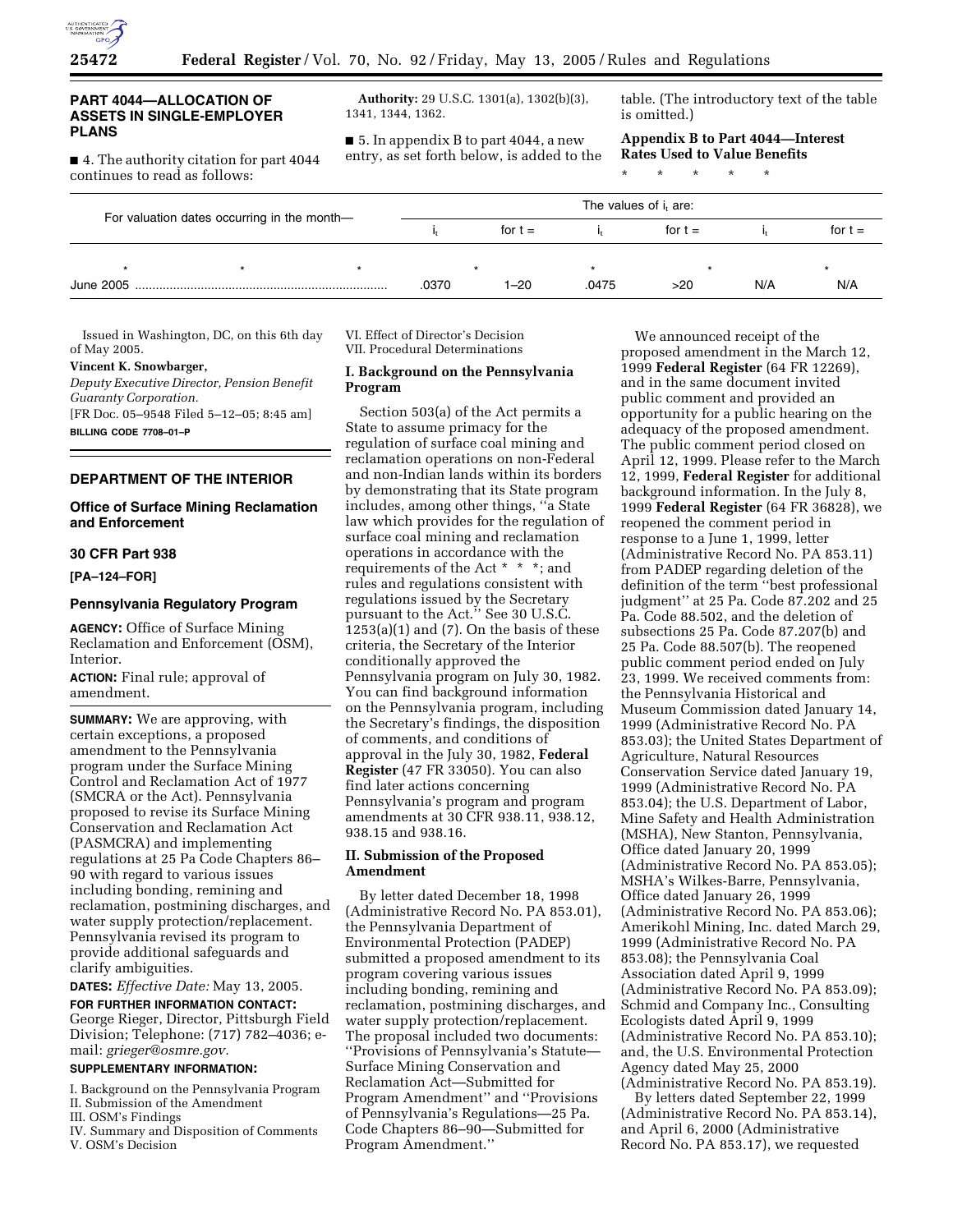clarification from Pennsylvania on various aspects of its amendment. In an October 3, 2002, letter to Pennsylvania (Administrative Record No. PA 853.22), we indicated that some of the issues in our September 22, 1999, and April 6, 2000, letters were no longer valid and that we were withdrawing them. The conclusions in this letter were the result of our internal deliberations and the issues were not removed as the result of information from any other source. Since the issuance of the October 3, 2002, letter, we have had numerous meetings with Pennsylvania to discuss the items remaining from the September 22, 1999, and the April 6, 2000, letters.

The meetings with Pennsylvania resulted in Pennsylvania providing us with information to clarify the meaning of various parts of its amendment. We prepared a document listing those clarifications and placed it in the administrative record (Administrative Record No. PA 853.25). Additionally, Pennsylvania submitted two letters to us modifying the December 18, 1998, amendment. Those letters were dated December 23, 2003 (Administrative Record No. PA 853.23), and April 13, 2004 (Administrative Record No. PA 853.24). Based on Pennsylvania's revisions and additional explanatory information for its amendment, we reopened the public comment period in the November 24, 2004, **Federal Register** (69 FR 68285) (Administrative Record No. PA 853.26). The public comment period ended on December 9, 2004. In response to the November 24, 2004, request for comments, we received letters from: the U.S. Environmental Protection Agency dated December 27, 2004 (Administrative Record No. PA 853.29); MSHA's Arlington, Virginia, Office dated December 20, 2004 (Administrative Record No. PA 853.28); MSHA's Wilkes-Barre, Pennsylvania, Office dated January 7, 2005 (Administrative Record No. PA 853.30); and, Citizens for Pennsylvania's Future dated January 18, 2005 (Administrative Record No. PA 853.31).

# **III. OSM's Findings**

In the amendment, Pennsylvania modified its Surface Mining Conservation and Reclamation Act (PASMCRA) and portions of its regulations at 25 Pa. Code Chapter 86, Surface and Underground Coal Mining: General; 25 Pa. Code Chapter 87, Surface Mining of Coal; 25 Pa. Code Chapter 88, Anthracite Coal; 25 Pa. Code Chapter 89, Underground Mining of Coal and Coal Preparation Facilities; and, 25 Pa. Code Chapter 90, Coal Refuse Disposal. In some cases,

Pennsylvania made the same modifications to regulations in several different Chapters. In those cases, we discussed all the similar regulations together. Our discussion of the amendment appears below by the applicable sections of PASMCRA followed by the applicable sections of the Pennsylvania regulations.

#### *PASMCRA*

Section 3, Definitions of the terms ''government financed reclamation contract,'' ''no-cost reclamation contract,'' and ''surface mining activities'' were previously approved in the March 26, 1999, and June 8, 1999, editions of the **Federal Register** (64 FR 14610, 64 FR 30387, respectively). Therefore, these statutory provisions are not a part of this rulemaking.

Section 3, Definition of the term ''total project costs.'' Pennsylvania added this definition for use in Section 4.8 of PASMCRA. Pennsylvania defines the term to mean the entire cost of performing a government financed reclamation contract as determined by Pennsylvania even if the cost is assumed by the contractor pursuant to a no-cost contract with PADEP. When we reviewed the statutory provisions listed above in 1999, we should also have requested that PADEP separately submit the definition of ''total project costs,'' but inadvertently neglected to do so. There is no comparable definition in the Federal regulations. However, so long as it is applied in a manner consistent with our March 26, 1999, decision (64 FR 14610), as amended by our June 8, 1999, decision (64 FR 30387), the definition is not inconsistent with the Federal regulations at 30 CFR part 707 that provide for governmentfinanced construction. Therefore, we are approving it.

Section 3.1. This section contains the requirements for obtaining a license to mine coal. Section 3.1(a) was amended to require anyone mining coal to obtain a license and to provide the requirements for obtaining a license. Section 3.1(b) which provides the circumstances under which Pennsylvania will not issue or renew a mining license was amended to specify that it applies to any person who mines coal by the surface mining method. Section 3.1(c) which requires an application for a license, renewal or permit to be accompanied by a certificate of public liability insurance was amended to change references from surface mining operations to surface mining activities. The changes Pennsylvania made make it clear that certain licensing provisions apply to all who mine coal where formerly they

only applied to surface mine operators. There are no licensing requirements in the Federal regulations. However, these requirements are not inconsistent with the application and permitting requirements of the Federal regulations. Therefore, we are approving them.

Section 3.1(d) was amended to add a provision that a permit will be denied to certain entities engaged in mining coal if they control or have controlled mining operations with a demonstrated pattern of willful violations. This provision is no less stringent than the corresponding portion of Section 510(c) of SMCRA, and we are therefore approving it.

Section 4(a) was modified to require that before anyone can mine coal, a permit must be obtained. Previously, the requirement was that anyone wishing to mine minerals was required to obtain a permit. This provision, as amended, remains no less stringent than Section 506(a) of SMCRA, 30 U.S.C. 1256(a), and therefore, we are approving it.

Section 4(a)(2)(C) was modified to provide that for areas previously disturbed by surface mining activities that were not reclaimed to the standards of PASMCRA and are proposed to be remined, Pennsylvania may approve a vegetative cover which may not be less than the vegetative cover existing before the redisturbance and must be adequate to control erosion and achieve the postmining land use. This subsection is no less effective than the ground cover revegetation requirements of the Federal regulations at 30 CFR 816.116(a) and (b)(5). Therefore, we are approving this subsection.

Section 4(d) was modified by deleting existing language and adding language that expressly describes other forms of collateral or bonds that are acceptable. The amendment adds life insurance policies to the list of acceptable forms of collateral bonds. The life insurance policy must be fully paid and noncancelable with a cash surrender value irrevocably assigned to PADEP at least equal to the amount of the required bonds. In addition, the policy cannot be borrowed against and cannot be utilized for any purpose other than assuring reclamation. While the Federal regulations at 30 CFR 800.21, governing collateral bonds, do not specifically provide for the use of insurance policies, we find that these policies present no greater risks than those inherent in other forms of collateral bonding. Therefore, we conclude that the addition of life insurance policies as collateral bonds to Section 4(d) will not render the Pennsylvania program less effective than 30 CFR 800.21 in meeting the bonding requirements of Section 509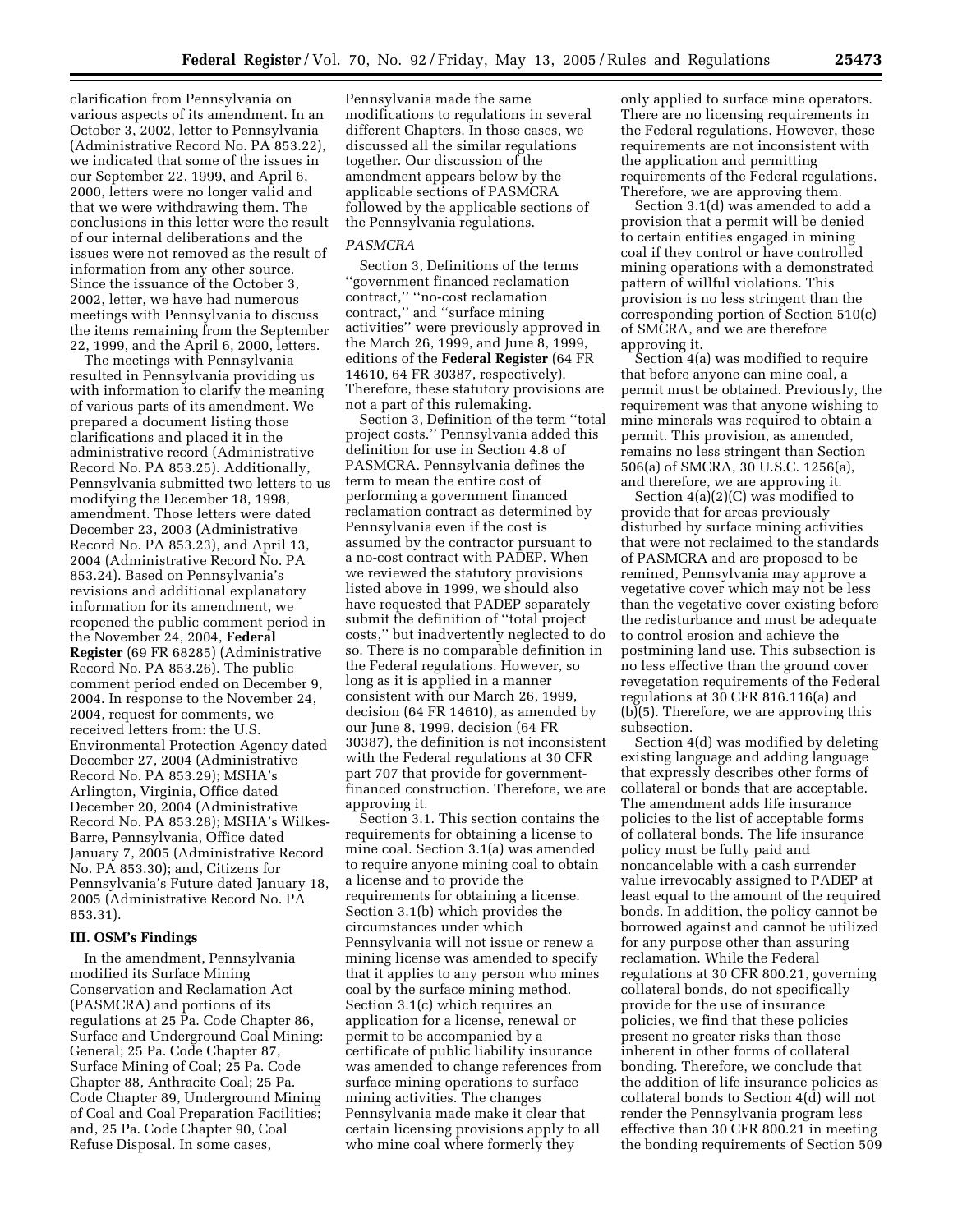of SMCRA, and this addition is hereby approved.

Section 4(d) also expressly adds annuities and trust funds to the list of acceptable collateral bonds. The annuity or trust fund must irrevocably name PADEP as beneficiary. The implementing regulations at 25 Pa. Code 86.158(f) expressly provide additional conditions on the use of trust funds and annuities. As is the case with whole life insurance policies, there are no specific provisions addressing trust funds or annuities in the Federal collateral bonding regulations at 30 CFR 800.21. However, they are an acceptable form of collateral and, with the safeguards included in the State's regulations, trust funds and annuities present no greater risks, and are, therefore, no less effective than the forms of collateral bonding expressly contained in 30 CFR 800.21. Therefore, we conclude that the addition of annuities or trust funds as types of collateral bond to Section 4(d) will not render the Pennsylvania program less effective than 30 CFR 800.21 in meeting the bonding requirements of Section 509 of SMCRA, and the addition is hereby approved.

Section 4(d.2) expressly provides for the establishment of alternative financial assurance mechanisms including site-specific trust funds for the perpetual treatment of post mining discharges. Again, while Federal rules do not expressly include site-specific trust funds, we have determined that a fund that provides for the perpetual treatment of post mining discharges functions as a collateral bond and, as such, is no less effective than the Federal regulations regarding collateral bonds. Therefore, we are approving Section 4(d.2). For a more detailed analysis of site-specific trust funds, please refer to our finding below pertaining to 25 Pa. Code 86.158(f).

Section 4(g) was modified to provide that any person having an interest in the bond (including PADEP) may request bond release. While the Federal regulations do not explicitly provide for the filing of release applications by persons other than the permittee, it is not unreasonable to allow such applications, and to grant the request where the permittee has met all of the criteria for bond release. Therefore, we have determined that this change is no less effective than the Federal requirements at 30 CFR 800.40 regarding bond release and we are approving it.

Section 4(g)(1) was modified to provide that operators may receive Stage 1 bond release if, among other things, they have provided for the treatment of pollutional discharges. While this

provision has no precise Federal counterpart, it is consistent with Section 519(b) of SMCRA which requires the regulatory authority to evaluate ''whether pollution of surface and subsurface water is occurring, the probability of continuance of such pollution, and the estimated cost of abating such pollution.'' Therefore, we are approving the change to Section  $4(g)(1)$ .

Section 4(g)(3) was modified to expressly indicate that the remaining portion of the bond could be released in whole or part at Stage 3 when the operator has completed successfully all mining and reclamation activities and has made provisions with PADEP for the sound future treatment of any pollutional discharges. That portion of the permit required for post-mining water treatment remains under bond as part of the provisions for future treatment of any pollutional discharges. Therefore, this is a form of partial bond release as provided for in 30 CFR 800.40(c) and can be approved.

Additionally, Pennsylvania's regulations at 25 Pa. Code 86.151(j), which provides that release of bonds does not alleviate the operator's responsibility to treat discharges of mine drainage emanating from, or hydrologically connected to, the site to the standards in the permit, PASMCRA, the Clean Stream Law, the Federal Water Pollution Control Act (or Clean Water Act) and the rules and regulations thereunder, provides guidance as to what qualifies as sound future treatment.

Section 4(g)(3) was also amended by deleting bond release language applicable to noncoal surface mining operations. Since SMCRA contains no counterpart to this language, the deletion of the language does not render the Pennsylvania program inconsistent with SMCRA or the implementing Federal regulations.

For the above noted reasons, we are approving the amendments to Section 4(g)(3).

Sections  $4(g.1)$ ,  $(g.2)$ , and  $(g.3)$ . These new sections pertain to Stage 2 bond release at sites with pollutional discharges, and bond release at sites with ''minimal-impact post-mining discharges.'' In its letter of December 23, 2003, Pennsylvania requested that we remove these sections from this program amendment, because its definition of ''minimal impact postmining discharges'' and the regulations for postmining discharges were not included in the proposed program amendment. We are hereby granting that request; therefore, we will take no further action in this rulemaking with

respect to proposed Sections 4(g.1),  $(g.2)$ , and  $(g.3)$ .

Section 4(h) is amended to require that in the event of bond forfeiture, payment of the forfeited bond must be made to PADEP within 30 days of notice of forfeiture, with the bond then being held in escrow with any interest accruing to PADEP pending resolution of any appeals. If any portion of the bond is determined by a court to have been improperly forfeited, the interest accruing proportionately to that amount shall be returned to the surety. While neither SMCRA nor the Federal regulations provide specifically for the return of funds to the surety in the event that a court decides that the regulatory authority was not entitled to the entire amount of the bond, we find this provision to be consistent with the Federal regulation at 30 CFR 800.50(d)(2) which requires the return of the portion of the bond in excess of that needed for reclamation. Section 4(h) is also amended to allow for surety reclamation of a site in lieu of paying the bond amount to PADEP. This portion of the amendment is no less effective than the Federal regulations governing surety reclamation at 30 CFR  $800.50(a)(2)(ii)$ . For these reasons, we are approving the changes to Section 4(h).

Section 4.2(f) was modified to include provisions for restoration or replacement of water supplies affected by surface mining activities. Formerly, this section only required surface mine operators to restore or replace water supplies they affect. Subsection (f)(1) now requires that, in addition to surface mine operators, any person engaged in government financed reclamation must restore or replace a water supply when they adversely affect the supply. Section 528 of SMCRA provides that the requirements of the Act are not applicable to sites where coal removal is part of government financed construction. Therefore, that portion of Pennsylvania's statute requiring restoration or replacement of water supplies by persons engaged in government financed reclamation is more stringent than the Federal provisions and we are approving these provisions as it applies to persons engaged in government financed reclamation.

Section 4.2(f)(1) also provides that adversely affected water supplies must be replaced with an alternate source of water adequate in quantity and quality for the purposes served by the supply. This language is no less stringent than the Federal statutory provisions contained in sections 717(b) of SMCRA that requires a surface coal mine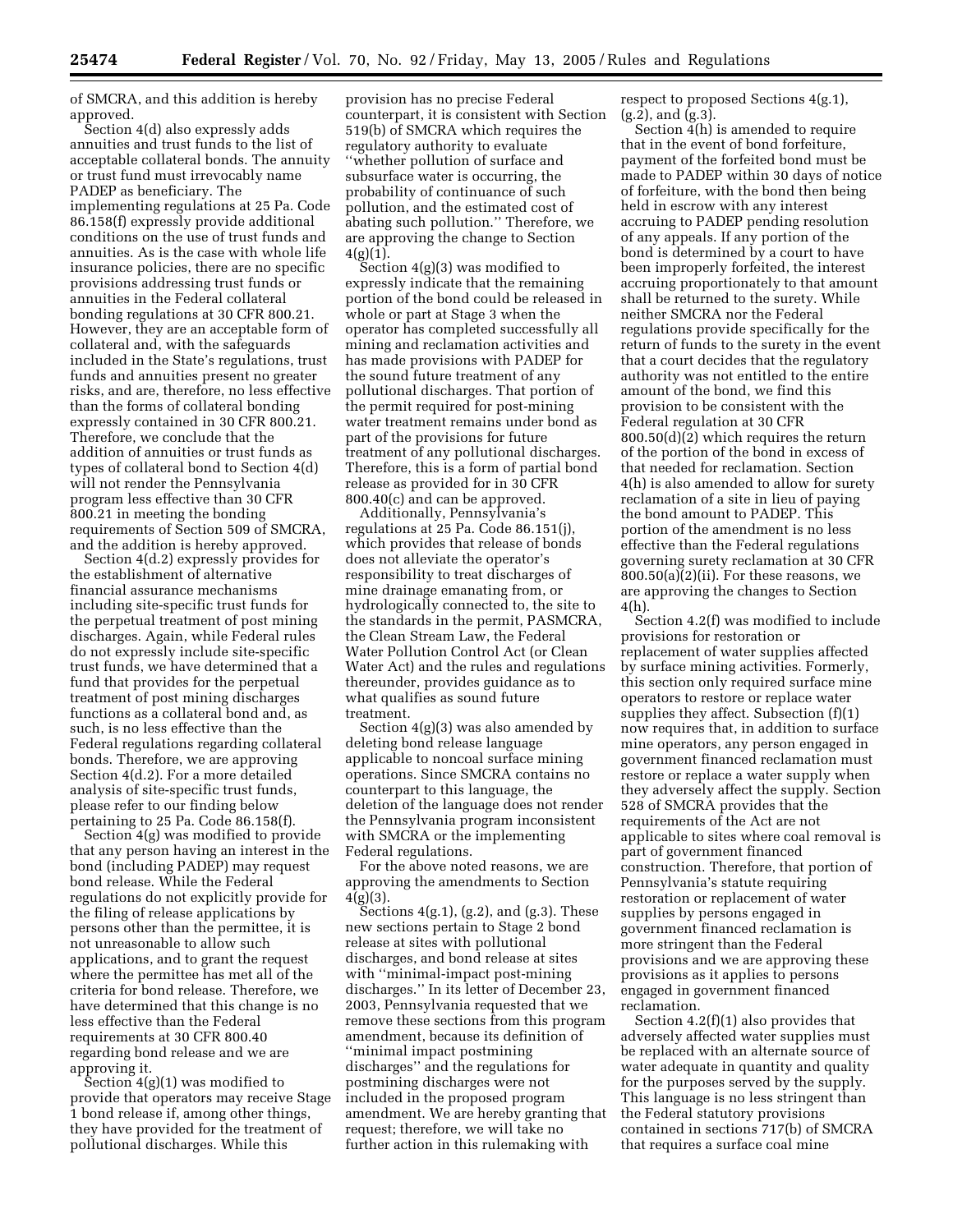operator to replace a water supply that has been affected by surface coal mine operations. Therefore, it can be approved even though it lacks the specificity contained in the Federal regulations at 30 CFR 701.5, which define the term, ''replacement of water supply,'' to include the provision of water supply on both a temporary and permanent basis equivalent to premining quality and quantity. Pennsylvania's implementing regulation to this statutory provision is addressed later in this rulemaking (see 25 Pa. Code 87.119 and 88.107 below).

Section 4.2(f)(2) provides that a surface mine operator or mine owner is responsible without proof of fault, negligence or causation for all pollution, except bacterial contamination, and diminution of public or private water supplies within 1000 linear feet of the boundaries of the areas bonded and affected by coal mining operations, areas of overburden removal, and storage and support areas except for haul and access roads. This section also provides for five defenses to the presumption of liability: (1) The mine operator or owner was denied access to conduct a pre-mining water supply survey; (2) the water supply is not within 1,000 linear feet of the boundaries of the areas bonded and affected by coal mining operations, overburden removal/storage areas and support areas [excluding haul and access roads]; (3) a pre-permit water supply survey shows that the pollution/ diminution existed prior to the surface mining activities; (4) the pollution/ diminution occurred as a result of some cause other than surface mining activities; and, (5) the mine operator or owner was denied access to determine the cause of the pollution/diminution or to replace/restore the water supply. Neither SMCRA nor the Federal regulations provide for a similar presumption. In its amendment submission, Pennsylvania indicated that with or without the rebuttable presumption of liability, a mine operator is liable for replacing or restoring a water supply contaminated or diminished by the operator's surface mining activities. We are approving this subsection because it is not inconsistent with Section 717(b) of SMCRA and the Federal regulations in that it does not diminish an operator's obligation to restore or replace water supplies affected by surface mining.

Section 4.2(f)(3) provides for the immediate replacement of a water supply used for potable or domestic purposes when that supply is required to protect public health or safety. If an operator has appealed or failed to

comply with an order issued under this section, PADEP may use money from the Surface Mining Conservation and Reclamation Fund to restore or replace the affected water supply. The section also requires the Secretary of PADEP to recover the costs of restoration or replacement from the responsible owners or operators. Section 525(c) of SMCRA, 30 CFR 843.16 and 35 Pa. Stat. 7514 (d) provide that an appeal of an order does not stay that order unless a request for temporary relief is granted. While there is no provision in the Federal program expressly allowing an agency to fund the restoration/ replacement of temporary water supplies, we are approving this provision because it is not inconsistent with SMCRA and the Federal regulations in ensuring the restoration or replacement of affected water supplies and because it holds the operator responsible for replacing water supplies affected by coal mining operations through a cost recovery action.

Section 4.2(f)(4) allows an operator or an owner thirty days to appeal an order to replace a water supply. This language is no less effective than the Federal regulations at 30 CFR 843.16 (implementing 30 CFR 840.13), which allow a person issued an order to file an appeal within 30 days after receiving the order.

Section 4.2(f)(4) also provides that an order issued under this section which is appealed will not be used to block issuance of new permits. This provision is no less effective than the Federal regulation at 30 CFR 773.14(b)(4), which provides that a regulatory authority may issue a provisional permit if an operator is pursuing a good faith administrative or judicial appeal contesting the validity of a violation.

Section 4.2(f)(4) also provides that an order to replace an affected water supply which is appealed by the operator cannot be used to block the release of bonds when a stage of reclamation is completed. Pennsylvania's provision allows bond release even though an order to restore or replace the water supply remains unabated. Section 519(c)(3) of SMCRA and 30 CFR 800.40(c)(3) prohibit the release of the Phase 3 bond (the final portion of the bond) before the reclamation requirements of SMCRA and the permit are fully met. Pennsylvania's proposed changes do not specify or limit what stage of bond may be released, which we find is less stringent than SMCRA and less effective than the Federal regulations. Accordingly, to the extent that these changes allow Phase 3 bond release, the

changes to Section 4.2(f)(4) are not approved and to the extent these changes allow Phase 1 or Phase 2 bond release after successful completion of the reclamation requirements of the applicable Phase, they are approved.

Section 4.2(f)(5) has been subsequently repealed by Pennsylvania in House Bill 393 (see 66 FR 57662, 57664 [November 16, 2001] for OSM's approval of Pennsylvania's repeal of this section). Therefore, this section is not a part of this rulemaking.

Section 4.2(f)(6) provides that nothing in this section prevents anyone who claims water pollution or diminution of a water supply from pursuing any other remedy that may be provided for in law or equity. There is no Federal counterpart to this provision. The affected parties have the full protection of PASMCRA while they are pursuing other remedies. Since the protections of PASMCRA are not affected by this subsection, we have determined that this provision is not inconsistent with SMCRA or the Federal regulations and we are approving it.

Section  $4.2(f)(7)$  provides that a surface mining operation conducted under a permit issued before the effective date of this Act shall not be subject to the provisions of clauses (2), (3), (4), (5), and (6) of Section 4.2(f) but shall be subject to clause (1). Because Subsection (1) requires the replacement of water supplies, we have determined that Section  $4.2(f)(7)$  is no less stringent than Section 717(b) of SMCRA and we are approving it to the extent noted in our discussions above.

Section 4.2(i) was added to provide access for PADEP and its agents to places where surface mining activities are being conducted to conduct inspections and take any materials for analysis. This provision, in concert with Section 18.9 of PASMCRA, is no less effective than the Federal regulations at 30 CFR 840.12(a), which provide for right of entry. Therefore, we are approving this section.

Section 4.6(i) provides bond release requirements for mining of previously affected areas. This section was modified in several respects. The modifications render this bond release provision the same as specified elsewhere in PASMCRA. At Stage 1, up to sixty percent of the bond may be released, whereas before it was up to fifty percent. At Stage 2, the amount of bond permitted to be released is amended from thirty-five percent to ''[a]n additional amount of bond but retaining an amount sufficient to cover the cost to the Commonwealth of reestablishing vegetation if completed by a third party \* \* \*.'' A Stage 2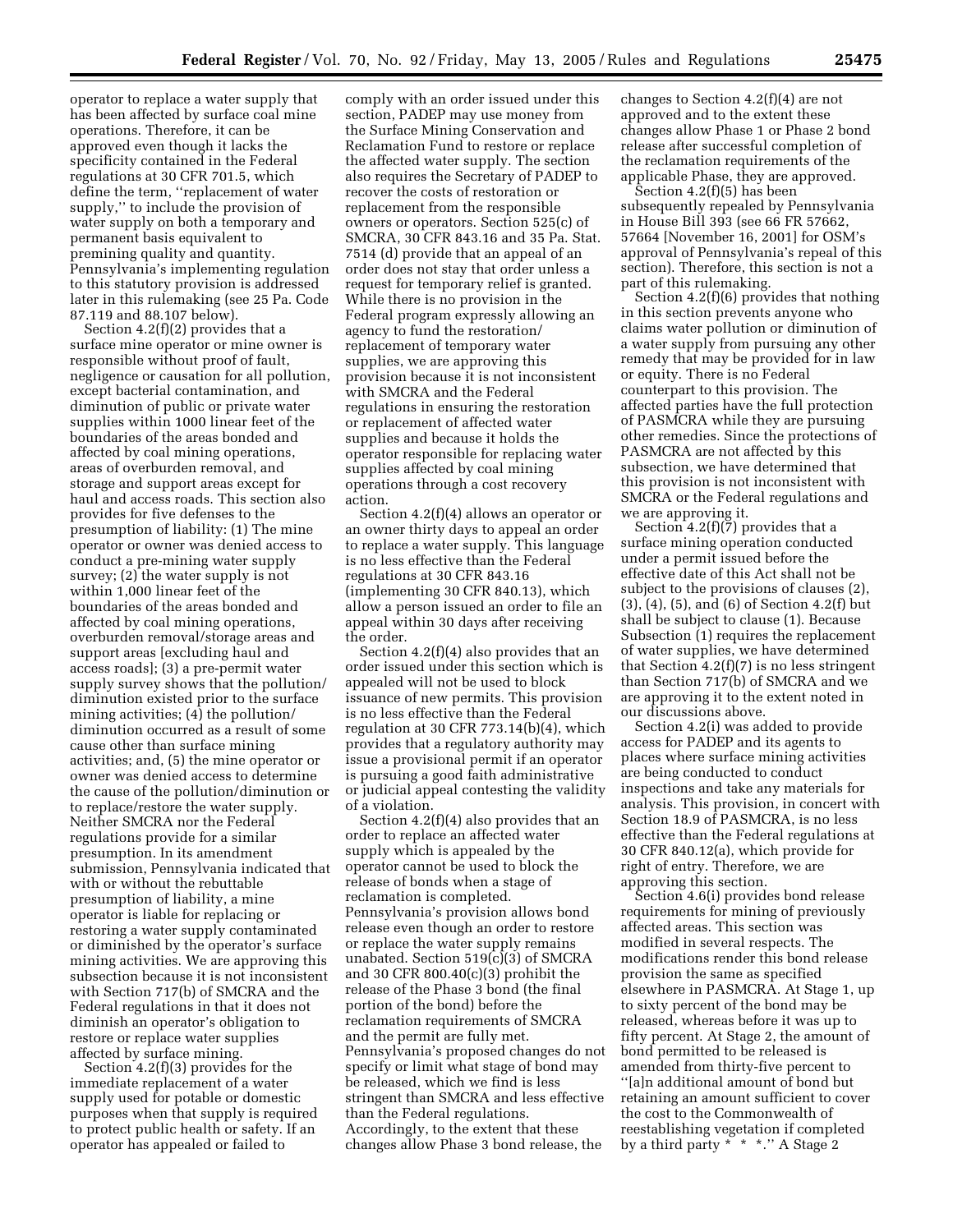release criterion was modified to allow an operator to get such a release where it can show, among other things, that it has not caused the baseline pollution load of a discharge to be exceeded for a twelve month period prior to the date of bond release application and until the release is approved. While some of these changes have no precise Federal counterparts, they are all consistent with the bond release requirements of the Federal regulations at 30 CFR 800.40. Moreover, the bond release amount modifications for Stages 1 and 2 are no less effective than corresponding portions of the Federal regulations at 30 CFR 800.40(c)(1) and (c)(2), respectively. Therefore, we are approving the changes to this section.

Section 4.6(j) provides the standards of success for vegetative cover as a result of the reclamation of a previously mined site. The section was modified to allow PADEP to require a higher standard of vegetation success where it determines that such a standard is integral to the proposed pollution abatement plan. Pennsylvania's modification of this section makes it more stringent than the Federal requirements because it allows PADEP to set a higher standard than that contained in the Federal regulations at 30 CFR 816.116(a) and (b)(5) if it deems it necessary. Therefore, we are approving this section.

Section 4.7 provides for the anthracite mine operators emergency bond fund. This section was modified by Pennsylvania to open the emergency bond fund to anthracite surface mine operators. Among other things, these amendments will require anthracite surface mine operators that are unable to post bond for certain reasons to pay a twenty-five cents per ton fee, which is used to reclaim their operations if they are subsequently abandoned. No permits may be issued to an anthracite operator who does not post an adequate bond until the operator files at least \$1,000.00 with PADEP and borrows from the emergency bond fund an amount sufficient to cover the remainder of the bond obligation.

Significantly, fees paid by an operator may only be used to secure the reclamation obligations of that operator. Thus, the emergency bond fund is not an alternative bonding system; rather, it is an adjunct to the conventional bonding system for anthracite mining operations. This section was formerly approved by OSM, and allowing anthracite surface mine operators to use the fund does not make it inconsistent with Section 509 of SMCRA, since no permit may be issued without adequate bonds being posted, in the form of a

loan from the emergency bond fund. Therefore, we are approving the amendments to this section.

Section 4.8 was added to PASMCRA by this amendment. This section was submitted separately by PADEP, at our request, in conjunction with our review of Pennsylvania's 1997 revisions to its Abandoned Mine Land Reclamation (AMLR) Plan. Our decisions on this provision were announced in the March 26, 1999, and June 8, 1999, editions of the **Federal Register** (64 FR 14610, 64 FR 30387, respectively). Therefore, this section is not a part of this rulemaking.

Section 4.10 establishes the Remining Operator's Assistance Program (ROAP). While this section was not part of Pennsylvania's original 1998 amendment submission, Pennsylvania requested that it be added in its letter to us of April 13, 2004 (Administrative Record No. PA 853.24). The ROAP, which is funded by Pennsylvania's Remining Environmental Enhancement Fund, will allow PADEP to assist and pay for the preparation of applications for licensed mine operators to obtain permits for remining abandoned mine land, including land subject to bond forfeitures, and coal refuse piles. Section 4.10 also authorized the Pennsylvania Environmental Quality Board (EQB) to promulgate regulations to expand the ROAP beyond its interim scope, which was coextensive with assistance provided under the State's Small Operator Assistance Program (SOAP). While Section 4.10 has no Federal counterpart, we find that its addition to the Pennsylvania program should further the State's goal of promoting the remining and subsequent reclamation of previously mined, unreclaimed areas, and will not render the program inconsistent with SMCRA or the implementing Federal regulations. Therefore, we are approving Section 4.10.

Section 4.11 authorizes the EQB to promulgate regulations that will constitute an interim reclamation and remining program that provides incentives and assistance to reclaim abandoned mine lands and lands subject to bond forfeiture. PADEP is authorized to expend moneys from the Remining Environmental Enhancement Fund for this program. Proposed and final regulations must include, without limitation, the following elements: Encouragement of reclamation of abandoned mine lands by active surface coal mine operators; encouragement of the recovery of remaining coal resources on abandoned mine lands and maximization of reclamation of such lands; development of an operator qualification system; and,

encouragement of local government participation in abandoned mine land agreements. Section 4.11 requires PADEP to prepare an annual report to the environmental committees of the Pennsylvania Senate and House of Representatives. The report must include, without limitation, the following components: The number and names of operators participating in the programs created by Sections 4.8, 4.9, 4.10, 4.12, 4.13, and 18; the number of acres of reclaimed abandoned mine land, reclaimed coal refuse piles, and reclaimed bond forfeiture land; the dollar value of this reclamation; recommendations for providing additional incentives for reclamation of previously mined areas; and, any comments on the annual report submitted by the Mining and Reclamation Advisory Board. This section was not part of Pennsylvania's original 1998 amendment submission, but Pennsylvania requested that it be added in its letter to us of April 13, 2004 (Administrative Record No. PA 853.24). While Section 4.11 has no Federal counterpart, we find that its addition to the Pennsylvania program should further the State's goal of promoting the remining and subsequent reclamation of previously mined, unreclaimed areas, and will not render the program inconsistent with SMCRA or the implementing Federal regulations. Therefore, we are approving Section 4.11.

Section 4.12 provides for financial guarantees to insure reclamation. Pursuant to this section, Pennsylvania has established a Remining Financial Assurance Fund to financially assure bonding obligations for an operator engaged in remining. The section requires the EQB to promulgate regulations providing criteria for operator and site eligibility, methods for paying into the fund, the limits of use of the fund, and the procedures to follow in the event of bond forfeiture. Under this incentives program, PADEP will reserve a portion of the financial guarantees special account in the Remining Financial Assurance Fund as collateral for reclamation obligations on the remining area. Payments cannot be made from the fund until the fund is actuarially sound. The special account is funded by an initial deposit of \$5 Million, as specified in Section 18(a.2) of PASMCRA, which is discussed below, and by annual payments from participating operators, as set forth in 25 Pa. Code 86.283(a). Operators making such payments are excused from the requirement to post a bond with respect to any permit for which the payments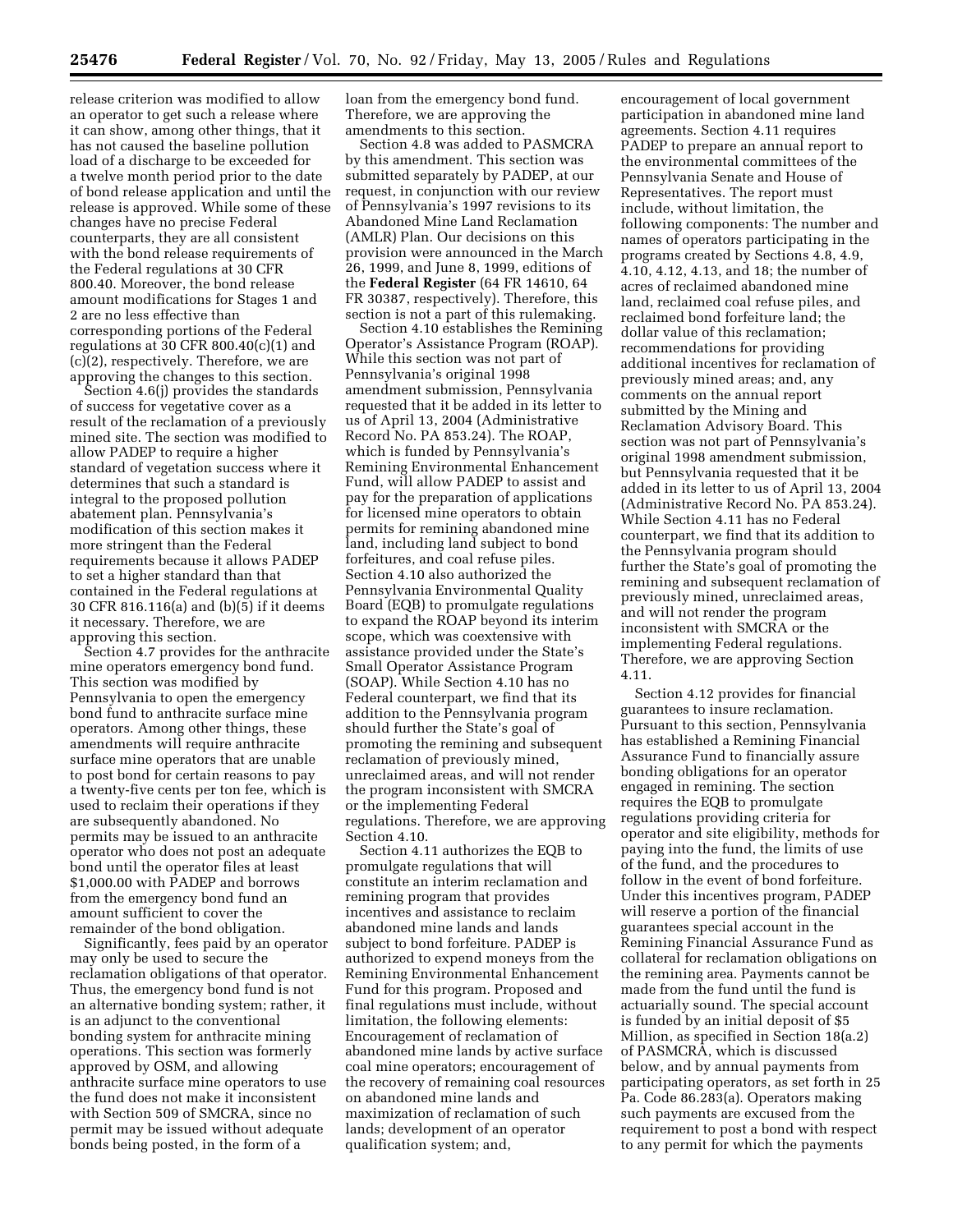are made. We find that these remining incentives are not inconsistent with the provisions of SMCRA, since they do not alter the basic Pennsylvania program requirement to secure a bond for surface and underground coal mining operations. Therefore, we are approving this section except for Section 4.12(b) as noted below.

Because of Section 4.12(b), which states that payments to the Remining Environmental Enhancement Fund will be reserved in a special account to be used in case of operator forfeiture and 25 Pa. Code 86.281(e), as discussed below, which states that ''additional funds from the Remining Financial Assurance Fund will be used to complete reclamation'' where the actual reclamation cost exceeds the financial guarantee amount reserved for a given permit, the remining incentives program is a type of alternative bonding system. As we note in our discussion below of 25 Pa. Code 86.281(e), neither the statute nor the regulations meets OSM's criteria for an alternative bonding system. Therefore we are not approving Section 4.12(b) to the extent it creates an alternative bonding system.

Section 4.13 provides for reclamation bond credits. A ''bond credit'' may be issued by PADEP to a licensed mine operator as a reward for the successful completion of voluntary reclamation of abandoned mine lands. The credits may be used against any reclamation bond obligation, in combination with surety or collateral bonds, except as specified in this section and in the implementing regulations at 25 Pa. Code 86.291– 86.295. Credits will not be issued to operators who fail to successfully complete the reclamation as set forth in the voluntary reclamation agreements. Credits also may not be issued to operators if the operators, entities directed or controlled by the operators, or entities the operator directs or controls bear any Federal or State reclamation responsibilities for an area proposed to be reclaimed. Bond credit amounts will be underwritten solely with funds from the Remining Financial Assurance Fund established in Section 18(a) of PASMCRA, which is discussed below. The bond credit program is not an alternative bonding system, because PADEP is not obligated to expend more than the permit-specific bond credit amount reserved from the Remining Financial Assurance Fund in the event of forfeiture. Therefore, the program is essentially an adjunct to the State's conventional bonding system. While there is no Federal counterpart to this provision, we find that the allowance of financially guaranteed bond credits within a conventional bonding system

does not render the Pennsylvania program less stringent than Section 509 of SMCRA, so long as all applicable bonding requirements contained in the State counterparts to Section 509 and the implementing Federal regulations at 30 CFR part 800 are met. For this reason, we are approving Section 4.13.

Section 18(a) was amended to provide for the Remining Environmental Enhancement Fund and the Remining Financial Assurance Fund. These funds were created for use in the remining and reclamation incentives created by this amendment. Specifically, the Remining Environmental Enhancement Fund is to be used to pay the costs of designating areas suitable for reclamation by remining, and operating the ROAP created in Section 4.10. The Remining Financial Assurance Fund is to be used to pay the costs of the financial guarantees program created in Section 4.12, and the bond credit program created in Section 4.13. Operator qualifications for participating in these programs are also set forth in Section 18(a.3.) There are no equivalent Federal counterparts to these funds. However, because we have found that Sections 4.10, 4.12, 4.13 and all of those sections' implementing regulations do not render the Pennsylvania program inconsistent with SMCRA, we are likewise approving the amendments to Section 18(a), including  $18(a.1)$ ,  $(a.2)$  and  $(a.3)$ . In its April 13, 2004, letter (Administrative Record No. PA 853.24) to us, PADEP requested the withdrawal of Subsection 18(a.4) from the amendment, because the program it creates, pertaining to areas designated suitable for reclamation through remining, has not yet been developed. Therefore, subsection 18(a.4) is not a part of this rulemaking.

Section 18(f) was amended to allow any licensed mine operator to propose reclamation of a bond forfeiture site. There are no Federal counterparts to Pennsylvania's licensing procedures and there are no restrictions in the Federal regulations on who may propose reclamation of a bond forfeiture site. The amended provisions of Section 18(f) are not inconsistent with SMCRA or the Federal regulations and therefore we are approving them.

Section 18(g) provides the internal rules for Pennsylvania's Mining and Reclamation Advisory Board (Board). This amendment modified rules pertaining to conduct of the Board. There is no Federal counterpart for this provision. However, this section is not inconsistent with the provisions of SMCRA and therefore we are approving it.

Section 18.7 provides for the Small Operator's Assistance Fund. This section was modified to limit Pennsylvania's use of SOAP funds to those uses authorized by SMCRA and OSM. This provision is not inconsistent with Section 507 (c) of SMCRA or the provisions of 30 CFR Part 795 and therefore, we are approving it.

Section 18.9 provides for search warrants. This section was added by this amendment and provides the circumstances under which an agent of PADEP may apply for a search warrant and the conditions under which a warrant may be issued. This section provides that an agent of PADEP may apply for a search warrant to examine any property, premise, place, building, book, record or other physical evidence or to conduct tests and take samples or of seizing books, records or other physical evidence. The Federal regulations at 30 CFR 840.12 provide that a search warrant is not necessary for inspection of mine operations, except that States may require warrants for building searches, nor is a warrant necessary to access or copy records required under the State program. Under the revised Section 18.9, a warrant is not necessary for these activities, but that section gives Pennsylvania the ability to secure a warrant if necessary, such as where the permittee refuses to allow entry. Additionally, Section 4.2(i) provides full entry authorization to employees of PADEP to places where surface mining activities are being conducted and also provides the ability to take samples of materials for analysis without use of a warrant. For these reasons, we have determined that this section is no less effective than the Federal regulations at 30 CFR 840.12(b) and we are approving it.

Section 18.10 was added to PASMCRA to indicate that it shall not be construed to violate any of the requirements of the Clean Water Act of 1977 or SMCRA. This provision is not inconsistent with SMCRA and therefore, we are approving it.

#### *Pennsylvania's Regulations*

25 Pa. Code 86.142 Definitions. Pennsylvania added definitions of the terms, ''annuity,'' ''trustee,'' and ''trust fund." "Annuity" is a "financial instrument which provides a sum payable periodically over a length of time.'' ''Trustee'' is ''[o]ne in whom some estate, interest or power in or affecting property of any description is vested for the benefit of another.'' ''Trust fund'' is a ''fund held by a trustee which provides moneys to address specific reclamation or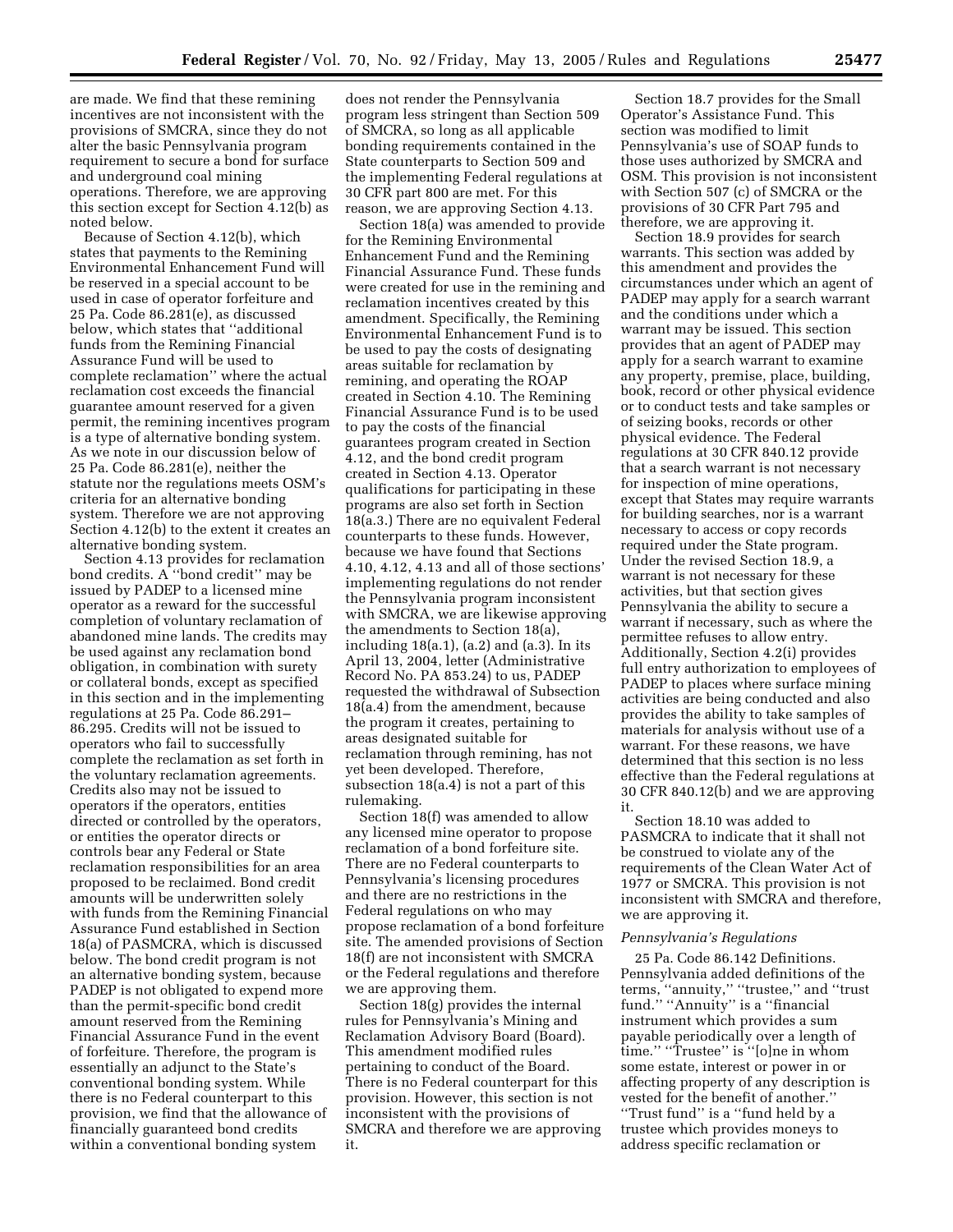pollution abatement requirements, or both, associated with a mining activity.'' Pennsylvania noted that these terms define new bonding instruments for bonding of surface coal mining operations. While there are no comparable instruments specifically provided for in SMCRA or the Federal regulations, we are approving the addition of trust funds and life insurance policies for use as collateral bonding instruments. The reasons for the approval are more fully set forth in our findings above with respect to PASMCRA Sections 4(d) and 4(d.2), and below at 25 Pa. Code 86.158(e) and (f).

25 Pa. Code 86.151(b). This subsection was modified to add coal preparation plants to the list of operations for which the bond liability period is specified. We are approving this section with the understanding that the period of liability for water pollution will be no less than that required by the Federal regulations at 30 CFR 800.13.

25 Pa. Code 86.151(c). This subsection was modified to clarify the liability provisions for water pollution from coal refuse disposal activities. We are approving this subsection with the same understanding as noted in 25 Pa. Code 86.151(b).

25 Pa. Code 86.151(j). This subsection was added to make it clear that an operator's responsibility to treat discharges is not affected by the release of bond. While this provision has no Federal counterpart, we are approving it pursuant to Section 505(b) of SMCRA, which states that more stringent environmental control and regulation of surface coal mining operations than is provided for by SMCRA or the Federal regulations will not be construed to be inconsistent with the Act.

25 Pa. Code 86.152. This section provides for bond adjustments under the Pennsylvania program. In the amendment, Pennsylvania added a phrase to Subsection (a) that makes it clear that PADEP may require additional bonding if the cost of reclamation, restoration or abatement work increases so that an additional amount of bond is necessary. Additionally, Pennsylvania added a phrase to Subsection (b) that clarifies that a permittee may request a reduction of the required bond amount if the estimated cost to PADEP to complete restoration or abatement responsibilities is reduced.

Pennsylvania subsequently proposed to modify 25 Pa. Code 86.152(a) as part of the changes made in response to our review of its subsidence control regulations. We approved those proposed changes in our December 9, 2004, final rule (69 FR 71528, 71534).

The change we approved in the December 9, 2004, final rule eliminates the language change to Subsection (a) that Pennsylvania proposed in its December 18, 1998, submission. Therefore, subsection 86.152(a) is not a part of this rulemaking. Please see the December 9, 2004, final rule for more information on the changes made to 25 Pa. Code 86.152(a).

The changes Pennsylvania proposed at 25 Pa. Code 86.152(b) are no less effective than the bond adjustment requirements of 30 CFR 800.15(c) which provide that a permittee may request reduction of the amount of bond on submission of evidence to the regulatory authority proving that the permittee's method of operation or other circumstances reduces the estimated cost for the regulatory authority to reclaim the bonded area. Therefore, we are approving the changes to 25 Pa. Code 86.152(b).

25 Pa. Code 86.156(b). This section, which requires financial or other institutions to notify PADEP of bankruptcy of the institution or permittee, was expanded to include the new types of collateral bonds allowed by the amendments to PASMCRA (*e.g.*, annuities, trust funds, life or property and casualty insurance). This section contains the same requirements as 30 CFR 800.16(e)(1). The addition of Pennsylvania's new bonding instruments to the notification requirements does not make those requirements any less effective than the requirements in the Federal counterpart and therefore we are approving it.

25 Pa. Code 86.157. Pennsylvania made two changes to this section, which provides terms and conditions for surety bonds. The first change was made to Subsection (3) which now provides that PADEP will not accept a single bond from a surety company for a permittee if the single bond is in excess of the surety company's maximum single risk exposure. Pennsylvania added the phrase, ''\* \* \* from a surety company for a permittee if the single bond \* \* \* " Pennsylvania also replaced a requirement that PADEP not accept a bond in excess of the surety's maximum single obligation unless the surety company satisfies the law exceeding that limit and replaced it with the requirement that PADEP not accept a bond that exceeds the surety company's maximum single risk exposure. While the provisions of 25 Pa. Code 86.157(3) have no specific Federal counterpart, we find that the provisions are not inconsistent with Section 509 of SMCRA or the bonding regulations at 30 CFR part 800. Therefore, we are approving this subsection.

The second change Pennsylvania made to this section was to delete former Subsection (4). This requirement provided that PADEP will not accept surety bonds from a surety company for any permittee on all permits held by that permittee in excess of three times the company's maximum single obligation. The provisions of former Section 25 Pa. Code 86.157(4) have no Federal counterpart. Therefore, we have determined that deleting that provision will not make the Pennsylvania program inconsistent with SMCRA and as a result we are approving its deletion.

Finally, Pennsylvania modified Subsection (8), formerly known as Subsection (9). This subsection allows a surety the option, subject to approval of PADEP, to perform reclamation under the bond after forfeiture, in lieu of paying the bond amount. The amendment provides that a surety that wishes to avail itself of this option must so notify PADEP within 30 days of receiving the notice of forfeiture, or PADEP may proceed to collect the bond. While this amendment has no specific Federal counterpart, we find that it is consistent with the Federal regulations at 30 CFR 800.50(a)(2)(ii), and it is therefore approved.

25 Pa. Code 86.158. Pennsylvania made three changes to this section which provides terms and conditions for collateral bonds. In Subsection (c)(6), Pennsylvania previously required that PADEP accept certificates of deposit from banks or banking institutions licensed or chartered to do business in Pennsylvania. Pennsylvania is now expressly allowing certificates of deposit from banks or banking institutions licensed or charted in the United States. There is no Federal counterpart to this requirement and we have determined that the change will not make this section inconsistent with SMCRA, or with the Federal regulations at 30 CFR 800.21. Therefore, we are approving it.

The second change Pennsylvania made to 25 Pa. Code 86.158 adds Subsection (e), which provides the requirements for the use of life insurance policies as collateral bonds. Among other things, Subsection (e) requires the policy to be fully paid, with a cash surrender value at least equal to the amount of the required bond. The policy must be irrevocably assigned to PADEP, and cannot be borrowed against or used for any purpose, nor may it bear any existing liens, loans or encumbrances at the time it is assigned to PADEP. While the Federal regulations at 30 CFR 800.21, governing collateral bonds, do not specifically provide for the use of insurance policies, we find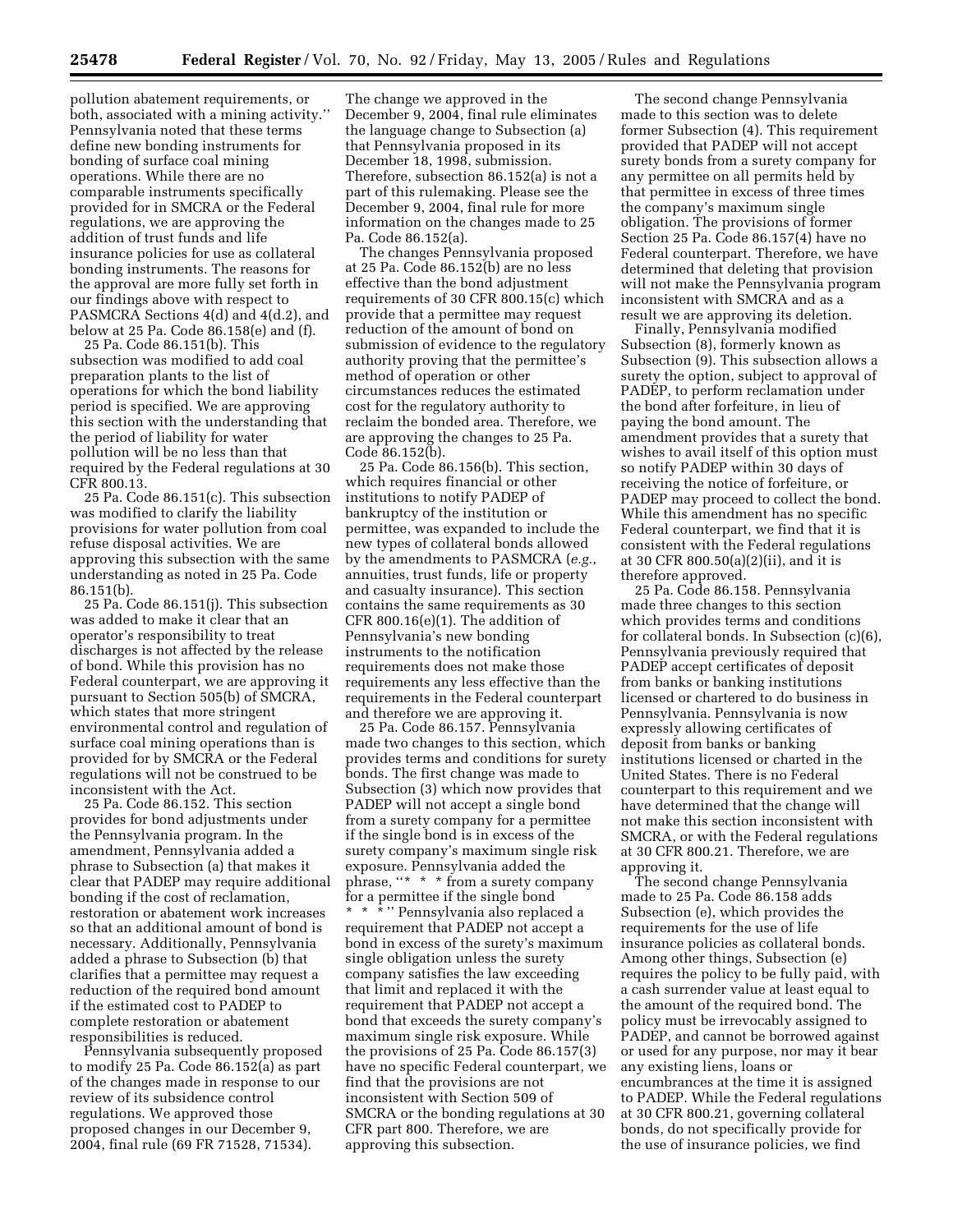that these policies present no greater risks than those inherent in other forms of collateral bonding. Therefore, we conclude that the addition of Subsection (e) will not render the Pennsylvania program less effective than 30 CFR 800.21 in meeting the bonding requirements of Section 509 of SMCRA, and the subsection is hereby approved.

The third change Pennsylvania made to 25 Pa. Code 86.158 adds Subsection (f), which expressly provides the requirements for the use of annuities or trust funds as collateral bonds. Among other things, this subsection requires that the trust fund or annuity be in an amount determined by PADEP to be sufficient to meet the bonding requirements for the permittee. The trust fund or annuity must irrevocably establish PADEP as its beneficiary. Any financial institution serving as the trustee or issuing the annuity must be a State-chartered or National bank or other financial institution with trust powers, or a trust company with offices in Pennsylvania and examined or regulated by a State or Federal agency. An insurance company issuing an annuity shall be licensed or authorized to do business in Pennsylvania or shall be designated by the Insurance Commissioner as an eligible surplus lines insurer. Trust funds and annuities shall be the property of the Commonwealth of Pennsylvania. Termination of the trust fund or annuity, or release of any funds from either instrument to the permittee may occur only if permitted by PADEP. As is the case with whole life insurance policies, there are no specific provisions for trust funds or annuities in the Federal collateral bonding regulations at 30 CFR 800.21. However, with the safeguards included in the State's provision, it appears that trust funds and annuities present no greater risks than those inherent in those forms of collateral bonding expressly named in 30 CFR 800.21. Therefore, we conclude that the addition of Subsection (f) will not render the Pennsylvania program less effective than 30 CFR 800.21 in meeting the bonding requirements of Section 509 of SMCRA, and the subsection is hereby approved.

25 Pa. Code 86.161. Pennsylvania made one change to this section, which provides the requirements for phased deposits of collateral for long term operations or facilities. Pennsylvania added a sentence to the end of Subsection (3), which expressly allows interest accumulated by phased deposits of collateral to become part of the bond, and to use the interest to reduce the amount of the final phased deposit. While this provision has no precise

Federal counterpart, it is consistent with 30 CFR 800.21(d)(2), which provides that interest paid on a cash account shall be applied to the bond value of the account. Also, the addition of this requirement does not make this section less effective than the provisions of 30 CFR 800.17 relating to bonding of long term facilities and structures. Therefore, we are approving the amendment to this section.

25 Pa. Code 86.168. This section provides the terms and conditions for liability insurance. Pennsylvania made several changes to this section. Among the proposed changes are the following requirements: the permittee must submit proof of liability insurance before a surface coal mining license is issued; the insurance must be written on an occurrence basis, and provide protection against bodily, rather than personal, injury; the limits of the rider for protection against explosives must be at least equivalent to the general liability limits of the policy; notification of any substantive policy changes must be made 30 days in advance; the minimum bodily injury and property damage coverages are increased from \$300,000 to \$500,000 per person and \$1 million aggregate; and, that failure to maintain insurance will result in issuance of a notice of intent to suspend the license or permit, followed by 30 days opportunity to submit proof of coverage prior to suspension, rather than issuance of a notice of violation. The changes do not make this section any less effective than the Federal provisions of 30 CFR 800.60. Therefore, we are approving the changes to this section.

25 Pa. Code 86.171. This section provides procedures for seeking bond release. Pennsylvania's change to this section requires operators to include in the advertisement of bond release application whether any postmining pollutional discharges have occurred and requires a description of the type of treatment provided for the discharges. Pennsylvania also changed this regulation to reflect the requirement in PASMCRA that a person other than the permittee may apply for bond release, and that PADEP may release the bond after such an application if all release requirements are met. The changes to the bond release advertisement will ensure that a complete description of the minesite is available to the public for comment. While the Federal regulations do not explicitly provide for the filing of release applications by persons other than the permittee, it is not unreasonable to allow such applications, and to grant the request where the permittee has met all of the

criteria for bond release. Therefore, we have determined that these changes are no less effective than the Federal requirements at 30 CFR 800.40 regarding bond release and we are approving them.

25 Pa. Code 86.174. This regulation provides the standards for release of bonds. In Subsection (a), the word "and" was changed to "or," and consequently stated that Stage 1 bond release standards were met when, among other things, ''the entire permit area or a permit area has been backfilled or graded to the approximate original contour \* \* \*.'' Because the Federal regulations at 30 CFR 800.40 require that backfilling *and* grading occur prior to the granting of a Stage 1 release, OSM asked Pennsylvania to explain the reason for the change from ''and'' to ''or'' (Administrative Record No. PA 853.17). PADEP responded that the change was made in error, and that a corrective amendment was published in the January 17, 2004, Pennsylvania bulletin. The change to Subsection (d) merely clarifies the point that the bond release standards contained therein are in addition to the release standards contained in subsections (a), (b), and (c) of this section. We find that the change to Subsection (d) does not render 25 Pa. Code 86.174 less effective than the Federal regulations at 30 CFR 800.40, and we are therefore approving it.

25 Pa. Code 86.175. This regulation provides standards for release of bonds. Under Subsection (a), Pennsylvania has replaced a general reference to the provisions permittees must comply with to secure bond release with the specific sections of the regulations permittees must comply with. In Subsection (b)(3), Pennsylvania removed language that indicated amount of bonds remaining at Stage 3 may be released after final inspection and procedures of 25 Pa. Code 86.171 (relating to procedures for seeking release of bond) have been satisfied.

We have found that Pennsylvania has clarified its program by adding the specific sections of the regulations for operator compliance to Subsection (a). Since the referenced regulatory sections are the approved Pennsylvania bond release provisions, the references to them do not render this section less effective than the Federal regulations and we are approving it. Additionally, we have found that the removal of the language from Subsection (b)(3) does not make the release of Stage 3 bonds less effective than the requirements at 30 CFR 800.40(c)(3). Therefore, we are approving these changes.

25 Pa. Code 86.182. This regulation provides procedures for bond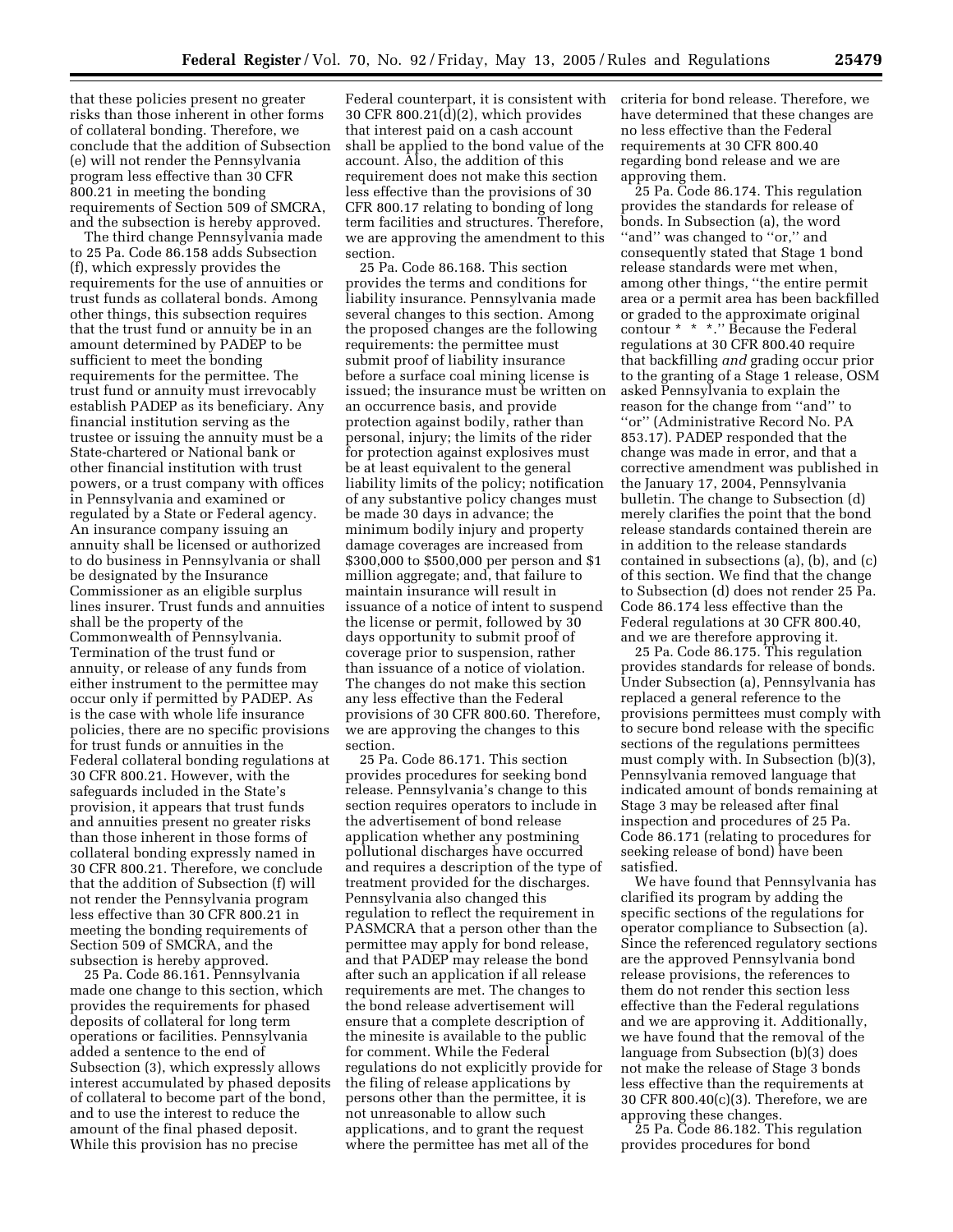forfeitures. Pennsylvania added new subsections (a)(3) and (d) and renumbered some existing subsections. Pennsylvania added the new subsections to provide requirements for surety reclamation of forfeiture sites. Subsection (a)(3) requires that if forfeiture of the bond is necessary, PADEP must notify the surety to pay the amount of the forfeited bond to PADEP. The money is to be held in escrow with any interest accruing to PADEP pending resolution of any appeals. If a court decides the Commonwealth is not entitled to either a portion of, or the entire amount forfeited, the interest shall accrue proportionately to the surety in the amount determined to be improperly forfeited. Subsection (d) provides that a surety may reclaim the forfeited sites in lieu of paying the amount of the forfeited bond. This section provides time frames for the surety to notify PADEP of its intentions and requires the surety to enter into a consent order and agreement with PADEP if it approves the surety's proposal for reclamation.

While the new Subsection (a)(3), requiring the return of funds to the surety in the event that a court decides that PADEP was not entitled to the entire amount of the bond, has no direct Federal counterpart, we find that it is consistent with the provision at 30 CFR 800.50(d)(2) which requires the return of bond in excess of that needed for reclamation. The new Subsection (d) is no less effective than the Federal regulations governing surety reclamation at 30 CFR 800.50(a)(2)(ii). Therefore, we are approving the amendments to Section 86.182.

25 Pa. Code 86.195. This section of the regulations provides for civil penalties against corporate officers. In Subsection (b), a cross reference was revised from 25 Pa. Code 87.14 to 25 Pa. Code 86.353 (relating to identification of ownership). This change clarifies the intent of PADEP to serve notice of orders for failing to abate violations to each corporate officer listed in the surface mine operator's license application. We have determined that this section is no less effective than the requirements of 30 CFR 843.11(g) which provides for notification of corporate officers of the issuance of cessation orders. Therefore, we are approving this section.

25 Pa. Code 86.251–253, 86.261–270, and 86.281–284. These regulations under Subchapter J, Remining and Reclamation Incentives, were added by Pennsylvania to provide incentives for active coal mine operators to conduct remining and reclamation of abandoned mine lands and bond forfeiture sites by

assisting the operators in meeting their obligation to bond these activities. Sections 86.251–86.253 provide definitions of terms used in the programs, the qualifications for operators to participate in the program, and the qualifications for eligibility of projects.

In 25 Pa. Code 86.261–86.270, Pennsylvania has established a Remining Operator Assistance Program (ROAP). While these sections were not part of Pennsylvania's original 1998 amendment submission, Pennsylvania requested that they be added in its letter to us of April 13, 2004 (Administrative Record No. PA 853.24). In the ROAP, which is funded by Pennsylvania's Remining Environmental Enhancement Fund, Pennsylvania will assist operators in preparing applications for remining an area by paying consultants to describe existing resources that could be affected by the remining activities, determine the probable hydrologic consequences on the proposed remining area and the adjacent area, prepare a detailed description of the proposed remining activities, and collect and provide general hydrologic information on the watershed areas. The regulations provide for a description of program services, criteria for an operator's eligibility for participation in the program, PADEP responsibilities, criteria for operator's eligibility for assistance, requirements for applications for assistance, provisions for application approval, notice of approval or denial, requirements for data collection, public records, basic qualifications for consultants and laboratories, and circumstances under which an operator must reimburse Pennsylvania for the cost of the services performed. While these provisions have no Federal counterparts, we find that their addition to the Pennsylvania program should further the State's goal of promoting the remining and subsequent reclamation of previously mined, unreclaimed areas, and will not render the program inconsistent with SMCRA or the implementing Federal regulations.

In 25 Pa. Code 86.281–86.284, Pennsylvania has established a Remining Financial Assurance Fund to financially assure bonding obligations for an operator engaged in remining. The section provides the requirements for an operator's participation, the limits of use of the fund, and the procedures to be followed in the event of bond forfeiture. Under this incentives program, PADEP will reserve a portion of the financial guarantees special account in the Remining Financial Assurance Fund as collateral for

reclamation obligations on the remining area. The reserved amount will be the average cost per acre for PADEP to reclaim a mine site multiplied by the number of acres in the remining area. The special account is funded by an initial deposit of \$5 million, as specified in Section 18(a.2) of PASMCRA, which is discussed above, and by annual payments from participating operators, as set forth in Section 86.283(a). Operators may not substitute these financial guarantees for existing collateral or surety bonds. Operators approved to participate in the financial guarantees program are not required to pay Pennsylvania's per acre reclamation fee required by 25 Pa. Code 86.17(e) for the remining area. Released bond amounts from a financial guarantee may not be used to cover reclamation obligations on another section of a permit.

We have found that these remining incentives are not inconsistent with the provisions of SMCRA. The basic Pennsylvania program requirement to secure a bond for surface and underground coal mining operations has not been altered by these incentives. As a result we are approving sections 86.251–86.253 (with the following explanation for the definition of ''remining area'' at 25 Pa. Code 86.252), 86.261–270, and 86.281–86.284, except for 25 Pa. Code 86.281(e).

Pennsylvania defines ''remining area,'' at 25 Pa. Code 86.252, as ''[a]n area of land on which remining will take place, *including that amount of previously undisturbed area up to 300 feet from the edge of the unreclaimed area which must be affected to achieve a final grade compatible with adjacent areas. Additional undisturbed land may be within a remining area if the permittee demonstrates that a larger area is needed to accomplish backfilling and grading of the unreclaimed area or is needed for support activities for the remining activity.* (Emphasis added) In its April 6, 2000 letter to PADEP, OSM stated this concern with the underlined language:

As long as this definition applies only to the incentives provisions enacted at Section 4.12 of the statute, and 25 Pa. Code §§ 86.251–86.284, it is not inconsistent with the Federal regulations at 30 CFR § 816.102. However, it may be inconsistent with this Federal provision if it allows previously unmined areas to be backfilled and graded only in accordance with standards applicable to previously mined areas \* \* \* \* What reclamation standards apply on the margin area? (Administrative Record No. PA 853.17).

PADEP responded to OSM's concerns by stating that the 300 feet or greater ''margin area'' is solely a financial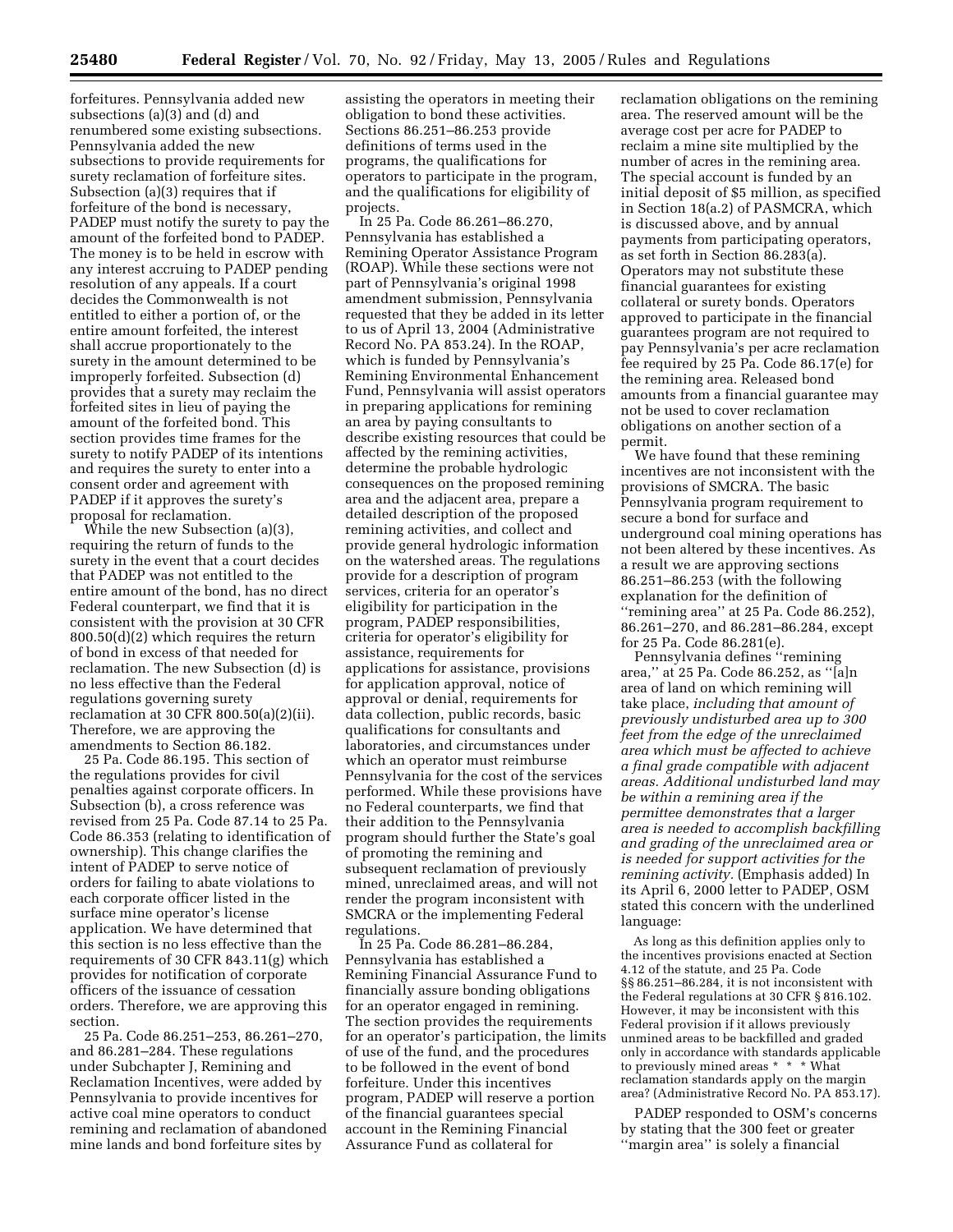incentive for an applicant to consider remining an abandoned mine area. According to PADEP, all normal permitting requirements and performance standards, including backfilling, regrading and revegetation provisions, still apply to the ''margin area.'' With this clarification in hand, we find that the definition of ''remining area'' in 25 Pa. Code 86.252 does not render the Pennsylvania program less effective than the Federal regulations at 30 CFR 816.102, and we are therefore approving it.

25 Pa. Code 86.281(e) provides that on declaration of forfeiture ''additional funds from the Remining Financial Assurance Fund will be used to complete reclamation'' where the actual reclamation cost exceeds the financial guarantee amount reserved for a given permit. This appears to present, as part of a remining incentives program, a type of alternative bonding system (ABS). An ABS can be approved under 30 CFR 800.11(e) if two objectives are met: (1) The ABS must assure that the regulatory authority will have available sufficient money to complete the reclamation plan for any areas which may be in default at any time, and (2) the ABS must provide a substantial economic incentive for the permittee to comply with all reclamation provisions. With regard to participation in the Remining Financial Assurance Fund as envisioned under 25 Pa. Code 86.281, Pennsylvania's regulations fail the second objective because the program does not provide any economic incentives for permittees to comply with all reclamation provisions. While the statute and regulations provide numerous qualifying criteria for operators to enter the program, once approved for the program there are no criteria for removal from the program nor any other incentive to ensure that operators comply with all reclamation provisions. As a result, this portion of 25 Pa. Code 86.281(e) is less effective than the Federal regulations regarding an ABS and we are not approving the last sentence which states, ''If the actual cost of reclamation by the Department exceeds the amount reserved, additional funds from the Remining Financial Assurance Fund will be used to complete reclamation.''

With removal of the last sentence of 25 Pa. Code 86.281(e), the remainder of the regulation provides that on declaration of forfeiture, reserved funds will be used by PADEP to complete reclamation of the remining area in accordance with the procedures and criteria in 25 Pa. Code 86.187–86.190. The regulations at 25 Pa. Code 86.187– 86.190 provide procedures to be

followed in the case of bond forfeiture and require, among other things, that moneys received from the forfeiture will be used only for reclamation and water supply restoration affected by the bonded operation. Thus, without the last sentence, 25 Pa. Code 86.281(e) presents the Remining Financial Assurance Fund as a conventional bond. Our disapproval of the last sentence of 25 Pa. Code 86.281(e) renders the remainder of the regulation no less effective than the Federal regulations regarding bonding and therefore, we are approving it.

25 Pa. Code 86.291–86.295. These regulations contain the procedures for the use of an account in the Remining Financial Assurance Fund to financially assure bond obligations of an operator who has voluntarily completed a reclamation project approved by PADEP under the bond credit program. The regulations govern financial assurance for bond credit-general (86.291), bond credit application procedures and requirements, and operator qualifications (86.292), bond credit issuance (86.293), bond credit uses and limitations (86.294), and forfeiture (86.295). A ''bond credit'' will be issued to a qualified operator from the bond credit special account in the Remining Financial Assurance Fund. The credit amount reserved will be the lesser of the operator's or PADEP's cost of reclamation of the abandoned mine lands to be reclaimed under the agreement. The operator may apply the bond credit to an original or additional bond for a permit for surface or underground coal mining operations. Bond credits or parts thereof may be used on single or multiple permits, and may be used two times. However, the second use of the credit may not commence until the credit is released from its first use. Bond credits may not be used to bond water loss or long-term water treatment. Bond credits will be released prior to any other bond release on a permit area. Credits not used within 5 years of issuance will expire. Forfeited bond credit reserved amounts will be used to complete reclamation of the mine site. For a more detailed discussion of the ''bond credit'' concept, please see the finding for Section 4.13 of PASMCRA. As we noted with our finding on the statute, there are no Federal counterparts to these regulations and we find that the allowance of financially guaranteed bond credits within a conventional bonding system does not render the Pennsylvania program less stringent than Section 509 of SMCRA, so long as all applicable bonding requirements

contained in the State counterparts to Section 509 and the implementing Federal regulations at 30 CFR part 800 are met. Therefore, we are approving these regulations.

25 Pa. Code 86.351–86.359 (formerly 87.12–87.21). These regulations were revised by Pennsylvania to require all coal mine operators to obtain a mine operator's license. In its program amendment submittal, Pennsylvania indicated that because of revisions to PASMCRA that require anyone mining coal to secure a license (formerly, only surface coal mine operators were required to be licensed), it moved the requirements for a mine operator's license from Chapter 87 Surface Mining of Coal to Chapter 86 Surface and Underground Coal Mining: General. Pennsylvania further noted that when moving these regulations to Chapter 86, it made minor changes in wording and punctuation for clarity. Most of these minor changes were necessary to render the licensing requirements applicable to all coal mining operations. In addition, the following substantive changes were made.

25 Pa. Code 86.353 (formerly 87.14). This regulation was amended to delete the requirement that license applications provide information pertaining to ''persons owning or controlling the coal to be mined under the proposed permit under a lease, sublease or other contract, and having the right to receive the coal after mining or having authority to determine the manner in which the proposed surface mining activity is to be conducted.''

25 Pa. Code 86.355 (formerly 87.17). The regulation was amended to require PADEP to deny a license, renewal or amendment to an applicant where:

[t]he applicant has a partner, associate, officer, parent corporation, subsidiary corporation, contractor or subcontractor which has shown a lack of ability or intention to comply with an adjudicated proceeding, cessation order, consent order and agreement or decree, or as indicated by a written notice from the Department of a declaration of forfeiture of a person's bonds.

25 Pa. Code 86.358 (formerly 87.20). This regulation was amended by deleting failure to comply with a notice of violation as a basis upon which PADEP may suspend or revoke a license, and by adding failure to maintain public liability insurance as a permissible basis for license suspension or revocation.

Finally, Section 86.359 (formerly 87.21) was amended to provide for varying licensing fee amounts, depending on the tonnage of marketable coal per year.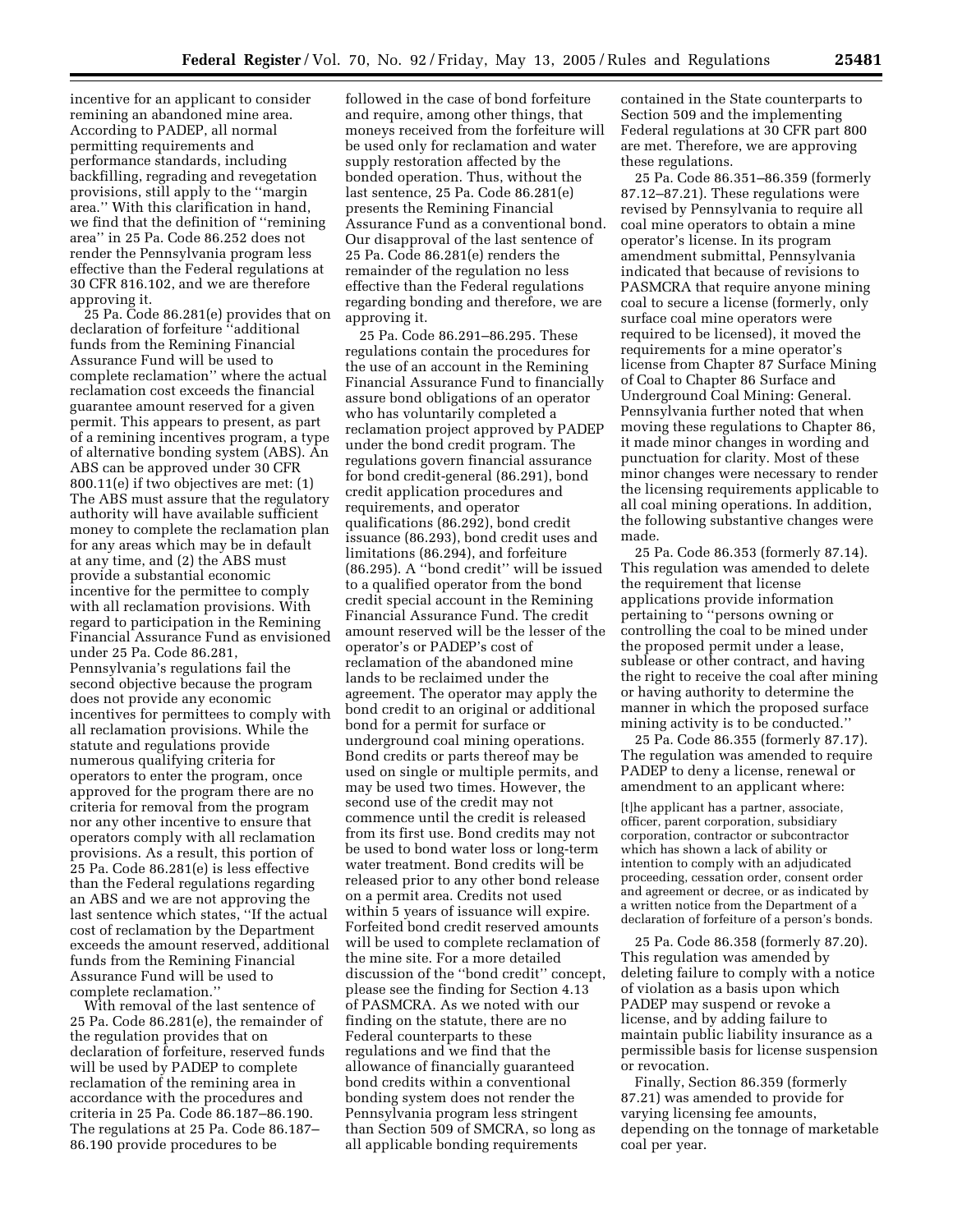As part of the license application, operators must provide information on: Identification of ownership, public liability insurance, and compliance information. These regulations provide the requirements for submitting a license application and criteria for approval of mining licenses. Section 86.355 was revised to make the criteria for approval of licenses applicable to license amendments.

The Federal regulations do not require mine operators to be licensed. However, many of the reporting requirements of Pennsylvania's license application are required by the Federal regulations (*e.g.,* ownership and compliance information and liability insurance requirements). As Pennsylvania noted, OSM had previously approved these requirements when they were part of Chapter 87. By moving these requirements to Chapter 86, with only minor changes, Pennsylvania has made it clear that these requirements apply to all those who mine coal in the State. As such, the revisions do not render these regulations inconsistent with SMCRA or the implementing regulations; therefore, we are approving them.

25 Pa. Code Chapter 87.1 and 88.1 Definitions of ''*de minimis* cost increase,'' ''water supply,'' and ''water supply survey.'' Pennsylvania has added these definitions to its program. The term ''*de minimis* cost increase'' was added to define requirements of 25 Pa. Code 87.119 related to water supply replacement for water supplies affected by surface coal mining activities and to 25 Pa. Code 88.1 related to water supply replacement for water supplies affected by anthracite coal mining operations (both underground and surface). This definition is the same as the definition of ''*de minimis* cost increase'' found at 25 Pa. Code 89.5. When we considered the water supply replacement requirements for 25 Pa. Code Chapter 89 relating to water supplies affected by underground mining activities, we determined that the definition of ''*de minimis* cost increase'' was not as effective as the Federal regulation at 30 CFR 701.5 (definition of the term, ''replacement of water supply''); because the intent of the Federal regulations was to insure that the owner or user of the water supply was made whole and that no additional costs were passed on to the water supply user. For additional rationale on why we did not approve the definition of ''*de minimis* cost increase'' as it applies to underground mining, the December 27, 2001, **Federal Register** (66 FR 67010, 67029) is incorporated by reference. Because the term ''replacement of water supply'' at 30 CFR 701.5 applies to

water supplies affected by both surface and underground coal mining operations, including anthracite coal mining operations, we are not approving the definition of ''*de minimis* cost increase'' at 25 Pa. Code 87.1 and 88., as it applies to operations subject to SMCRA, for the same reasons that we did not approve the definition at 25 Pa. Code 89.5.

Pennsylvania also added and defined the term, ''water supply'' in this amendment to 25 Pa. Code 87.119 related to water supply replacement for water supplies affected by surface mining activities and to 25 Pa. Code 88.1 related to water supply replacement for water supplies affected by anthracite coal mining operations. Pennsylvania defined ''water supply'' as an existing or currently designated or currently planned source of water or facility or system for the supply of water for human consumption or for agricultural, commercial, industrial or other uses. Section 717(b) of SMCRA requires an operator to replace the water supply of owners who obtain all or part of their supply of water for domestic, agricultural, industrial, or other legitimate use from an underground or surface source when the supply has been affected by surface coal mine operations. As noted above, Pennsylvania's anthracite definitions do not distinguish between surface and underground coal mining activities. For underground coal mining activities, Section 720(b) of SMCRA is more limited than 717(b) of SMCRA in that it only requires the replacement of drinking, domestic or residential water. Pennsylvania's definition of water supply is as inclusive in the types of water supplies that are protected as those in 717(b) and 720(b) of SMCRA. As a result, we are approving this definition in both sections.

Pennsylvania also defined the term, ''water supply survey.'' Water supply survey is defined as the collection of reasonably available information for a water supply to establish certain physical characteristics of the supply. Pennsylvania only uses this term in its regulations at 25 Pa. Code 87.119 and 88.107 with regard to those circumstances that operators can rebut the presumption of liability for pollution as established in Subsection (b) of those regulations. The Federal regulations do not define the term, ''water supply survey.'' Since Pennsylvania only uses the term in conjunction with an operator's ability to rebut the presumption of liability of pollution, and as we stated earlier, rebutting the presumption of liability does not relieve operators of liability for

replacement or restoration of water supplies that were impacted by their mining operations, use of the term does not make Pennsylvania's program less effective than the Federal regulations and we are approving this definition.

Finally, in the amendment submission of December 18, 1998, Pennsylvania proposed to delete the definition of the term, ''dry weather flow'' from 25 Pa. Code 87.1, 88.1, 89.5, and 90.1. However, in a letter dated December 23, 2003 (Administrative Record No. PA 853.23), Pennsylvania revised the proposed amendment to retain the definition of ''dry weather flow'' at 25 Pa. Code 87.1 as well as at 25 Pa. Code Sections 88.1, 89.5 and 90.1. As a result of Pennsylvania's December 23, 2003, letter, this rulemaking does not address this definition.

25 Pa. Code 87.11. Pennsylvania deleted this section which provided definitions of the terms, ''owned or controlled or owns or controls,'' ''principal shareholder,'' and ''surface mining.'' These terms were defined in this section for use in Pennsylvania's licensing procedures. The definitions of the terms ''owned or controlled or owns or controls'' and ''principal shareholder'' are in the regulations at 25 Pa. Code 86.1. There were some differences in the definitions of ''owned or controlled or owns or controls'' between 25 Pa. Code 87.11 and 25 Pa. Code 86.1. We approved the differences to the definition in the November 3, 2000, **Federal Register** (65 FR 66170). Since these terms appear elsewhere in the Pennsylvania program and OSM does not require the licensing of operators, we are approving their removal from 25 Pa. Code 87.11.

The definition of ''surface mining'' at 25 Pa. Code 87.11 does not appear elsewhere in the Pennsylvania program. However it was defined in this section only for Pennsylvania's use in licensing procedures. Since OSM does not require licensing of operators, we are approving the removal of this definition from the program.

25 Pa. Code 87.12–87.15 and 87.17– 87.21. Pennsylvania has deleted these regulations which provide the requirements for obtaining a mining license from 25 Pa. Code Chapter 87 and moved them to 25 Pa. Code Chapter 86 (please see our findings for 25 Pa. Code 86.351–86.359 above). We are approving the deletion of these regulations from Chapter 87 for the reasons noted in our findings for 25 Pa. Code 86.351–86.359 above.

25 Pa. Code 87.16. In this amendment, Pennsylvania deleted this provision which was in place as part of the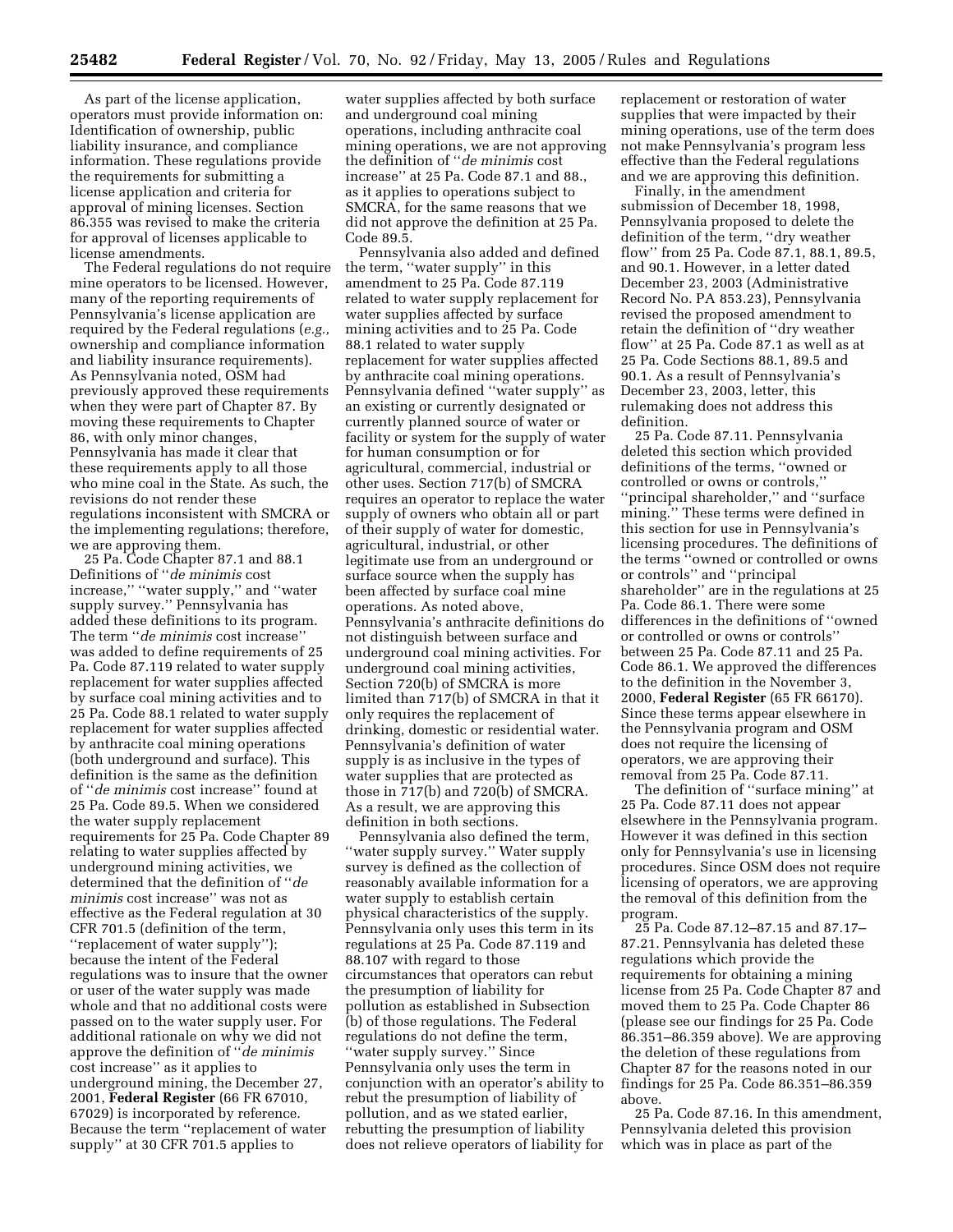requirements for obtaining a mine operator's license. The compliance information provisions of this section are located in 25 Pa. Code 86.63. Since these provisions appear elsewhere in the Pennsylvania program and OSM does not require the licensing of operators, we are approving the deletion of 25 Pa. Code 87.16.

25 Pa. Code 87.102, 87.103, 88.92, 88.93, 88.187, 88.188, 88.292, 88.293, 89.52, 89.53, 90.102 and 90.103. In the original amendment, Pennsylvania proposed to delete these sections from the approved program. However, in a letter dated December 23, 2003 (Administrative Record No. PA 853.23), Pennsylvania revised its proposed amendment to retain these regulations. Therefore, these sections are not addressed in this rulemaking.

25 Pa. Code 87.119, 88.107. Pennsylvania substantially modified these sections which provide for the replacement of water supplies affected by surface coal mining activities or government financed reclamation. Subsection (a) provides for water supply replacement obligations and indicates that a water supply affected by the operator of any mine or a person engaged in government financed reclamation must restore or replace the affected supply with an alternate source adequate in water quantity and quality for the purpose served by the water supply. Under the Federal regulations at 30 CFR 701.5 defining the term, ''replacement of water supply,'' an operator must restore or replace an affected water supply, on both a temporary and permanent basis with one that is equivalent to premining quantity and quality. While Pennsylvania's proposed regulation under Subsection (a) does not expressly include temporary replacement of water supplies, it does not preclude Pennsylvania from requiring temporary replacement where a permanent replacement cannot be readily implemented. To the extent the proposed provision would not require temporary replacement of water supplies when needed, it is less effective than the Federal rules and is not approved. Also, the phrase ''adequate in water quantity and quality for the purpose served by the water supply'' differs from the Federal phrase ''equivalent to premining quantity and quality.'' To the extent the proposed provision would allow the replaced water supply to be of a lesser quality and/or quantity than the premining quality and quantity, it is less effective than the Federal requirements. Therefore, we are not approving Subsection (a) for water supplies

affected by surface coal mining activities to the extent that it would allow the replaced water supply to be of a lesser quantity and quality than the premining water supply or would not require temporary replacement of water supplies where needed. Otherwise, it is approved.

Subsection (a)(1) requires that a restored or replaced water supply meet the criteria listed in subsections (1)(i) through (iv), which talks about reliability, cost, maintenance and control. Subsection (i) requires the restored or replaced water supply to be as reliable as the previous water supply. Subsection (ii) requires the restored or replaced water supply to be as permanent as the previous water supply and Subsection (iii) requires the supply to not require excessive maintenance. Subsection (iv) requires that the supply provide the owner and the user with as much control and accessibility as exercised over the previous water supply. This subsection also provides that the use of a public water supply as a replacement water supply provides as much control and accessibility as the previous supply. We are approving 25 Pa. Code 87.119(a)(1)(i) through (iv) and 88.107(a)(1)(i) through (iv). There are no direct corresponding Federal regulations to these sections. We find that these sections are no less effective than the requirements found in the definition of the term ''replacement of water supply'' in the Federal regulations at 30 CFR 701.5 because they help return the water supply to its premining status.

Subsection  $(a)(1)(v)$  provides that to be adequate a restored or replaced water supply must not result in more than a de minimis cost increase to operate and maintain. As noted earlier in this rulemaking (see our finding for 25 Pa. Code 87.1 and 88.1, definition of ''de minimis cost increase''), the Director has not approved a ''de minimis cost increase.'' Accordingly, we are not approving Subsection  $(a)(1)(v)$  for the reasons noted above in 25 Pa. Code 87.1 and 88.1, the definition of the term ''de minimis cost increase.'' This disapproval is only to the extent the rule applies to surface coal mining operations.

Similarly, Subsection (a)(2) provides that operators are only required to provide for the permanent payment of increased operating and maintenance costs if those costs represent more than a de minimis cost increase. We are not approving this section to the extent that it limits an operator's obligations by use of the term ''de minimis cost increase.''

Subsection (a)(3) provides that the requirement to restore or replace an affected water supply may be waived.

The Federal regulations regarding restoration or replacement of water supplies at 30 CFR 701.5, the definition of the term, ''replacement of water supply,'' indicates that replacement requirements may be satisfied by demonstrating that a suitable alternative water source is available and could feasibly be developed. However this satisfaction of a water supply replacement requirement is acceptable only if the affected water supply is not needed for the land use in existence at the time it was affected by surface mining and the supply is not needed to achieve the postmining land use. Pennsylvania's regulation at 25 Pa. Code 87.119(a)(3) allows a waiver from the restoration or replacement obligations without requiring a demonstration that a suitable alternative water source is available and could feasibly be developed. Additionally, this section could allow a waiver for water supply replacement under circumstances other than those described in the Federal definition of the term, ''replacement of water supply,'' (i.e., the water supply is not needed for the land use in existence at the time it was affected by surface mining and the supply is not needed to achieve the postmining land use). Therefore, we are not approving 25 Pa. Code 87.119(a)(3) and 88.107(a)(3) to the extent they would allow a waiver from the requirements for replacing a water supply outside the requirements of 30 CFR 701.5 regarding the definition of the term, ''replacement of water supply.'

Subsections (b), (c) and (d) provide for the presumption of liability for pollution. Essentially, Subsection (b) provides that a surface mine operator or mine owner is responsible without proof of fault, negligence or causation for all pollution, except bacterial contamination, and diminution of public or private water supplies within 1000 linear feet of the boundaries of the areas bonded and affected by coal mining operations except for haul and access roads. The operator or owner must affirmatively prove these defenses by a preponderance of the evidence. Subsection (c) only allows for five defenses to the presumption: (1) The mine operator or owner was denied access to conduct a pre-mining water supply survey; (2) the water supply is not within 1,000 linear feet of the coal mining operations, support areas [excluding haul and access roads] and overburden removal/storage areas or areas affected by surface mining activities but not bonded; (3) a prepermit water supply survey, that is documented in the permit application,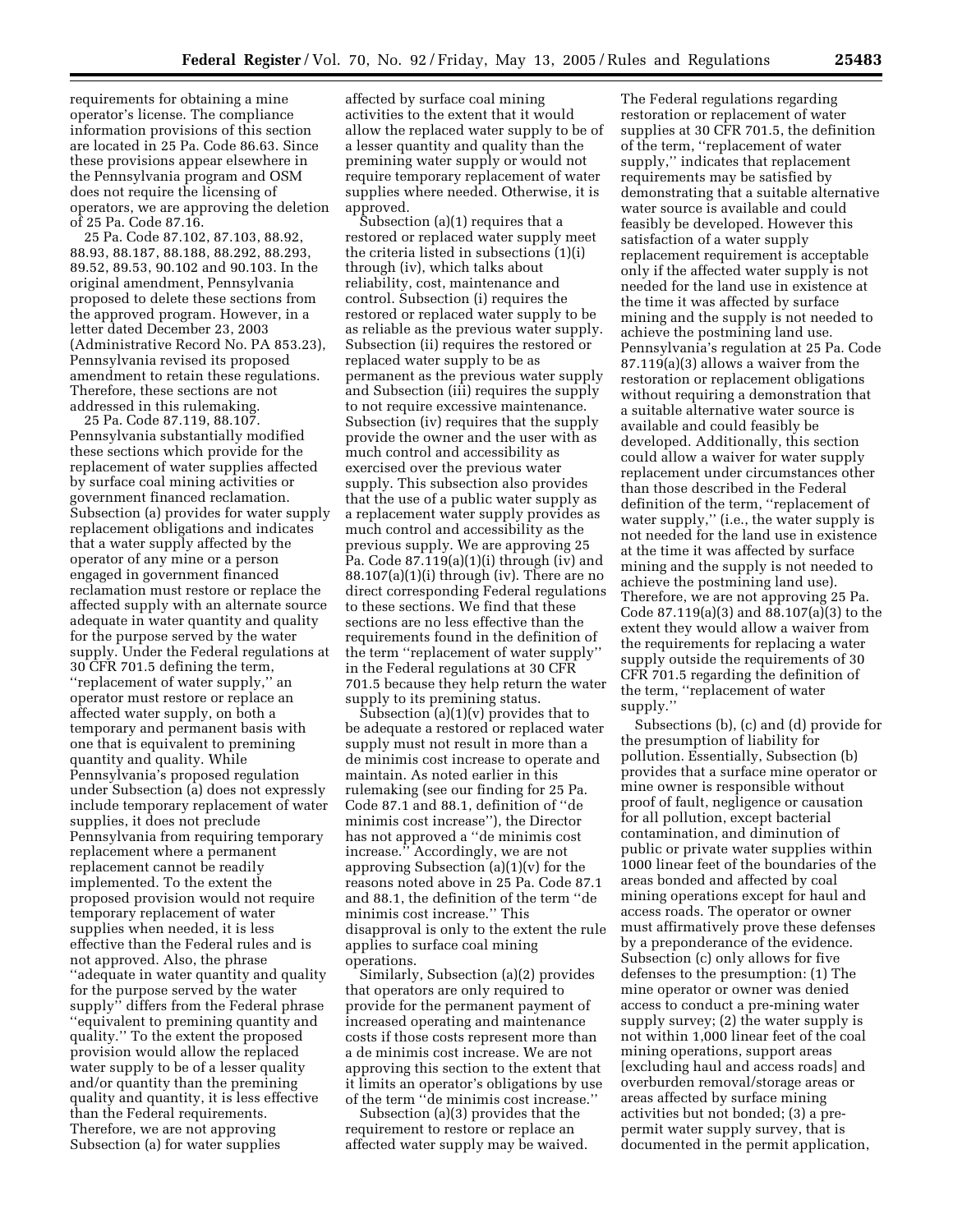which shows that the pollution/ diminutation [sic] existed prior to the surface mining activities; (4) the pollution/diminution occurred as a result of some cause other than surface mining activities; and (5) the mine operator or owner was denied access to determine the cause of the pollution/ diminution. Subsection (d) requires the mine operator or owner to notify Pennsylvania of the possible defenses, providing all information including proof of service to the landowner or water supply company that denying access for a survey could rebut the presumption.

In its amendment submission, Pennsylvania indicated that with or without the rebuttable presumption of liability, a mine operator is liable for replacing or restoring a water supply contaminated or diminished by the operator's surface mining activities. The Federal regulations do not provide for a similar presumption and do not prohibit Pennsylvania from enacting a rebuttable presumption for water. These subsections are not inconsistent with the requirements of SMCRA and the Federal regulations because they do not eliminate an operator's responsibility under Section 717(b) of SMCRA. If all the pollution or diminution existed prior to the start of the coal mining operations, then the supply was not affected by the coal mining operations. If additional pollution or diminution occurred after the start of the coal mining operations, then the operator would become liable for the damage caused to the water supply by the coal mining operations. The presumptions and the defenses to rebut the presumptions, do not relieve the regulatory authority of its initial burden. If the evidence demonstrates that a water supply is affected within the presumption area, then the operator has the burden to rebut the presumption with one of the five defenses. The ultimate burden remains with the regulatory authority. Therefore, we are approving subsections (b), (c), and (d).

Subsection (e) allows Pennsylvania to use money from the Surface Mining Conservation and Reclamation Fund for the immediate replacement of a water supply used for potable or domestic purposes when that supply is required to protect public health or safety. This section is the implementing regulation for Section 4.2(f)(3) of PASMCRA that we discussed above. We are approving this provision for the same reason that we are approving Section 4.2(f)(3) of PASMCRA.

Subsection (f) provides that PADEP will recover costs associated with restoration or replacement water

supplies from the operator or mine owner. There is no similar provision in the Federal regulations. We have found that this section is not inconsistent with the requirements of SMCRA and the Federal regulations because under SMCRA an operator is responsible for replacing a water supply that was affected by the mining operations; this is just another means to achieving that purpose. Thus we are approving this subsection.

Subsection (g) provides for operator cost recovery. This section provides that if an operator successfully appeals a PADEP order, the operator may recover reasonable costs incurred in the appeal. Subsection (g) is the implementing regulation for Section 4.2(f)(5) of PASMCRA. Section 4.2(f)(5) of PASMCRA was repealed by Pennsylvania in House Bill 393 (see 66 FR 57662, 57664 [November 16, 2001] for OSM's approval of Pennsylvania's repeal of this section). Because the regulations at 25 Pa. Code 87.119(g) and 88.107(g) implement the section of the statute that was repealed, there is no statutory authority for Subsection (g) of the regulation. Therefore, we are not approving the regulations at 25 Pa. Code 87.119(g) and 88.107(g).

Subsection (h) provides that nothing in this section prevents anyone who claims water pollution or diminution of a water supply from pursuing any other remedy that may be provided for in law or equity. There is no Federal counterpart to this provision. Nonetheless, landowners or water supply users have the full protection of Chapters 87 and 88 even while pursuing other avenues of redress. Since all the protections of Chapter 87 and 88 remain available, we have determined that this provision is not inconsistent with the requirements of SMCRA or the Federal regulations and we are approving it.

Subsection (i) provides that an order issued under this section which is appealed will not be used to block issuance of new permits or the release of bonds when a stage of reclamation work is completed. This subsection is the implementing regulation for Section 4.2(f)(4) of PASMCRA that we discussed above. Please see our findings regarding that section of the statute. We are approving 25 Pa. Code 87.119(i) and 88.107(i) to the extent noted in our discussion on Section 4.2(f)(4) and not approving these regulations to the extent noted in that same discussion.

Subsection (j) provides that nothing in this section limits PADEP's authority under Section 4.2(f)(1) of PASMCRA. Section 4.2(f)(1) provides for the replacement of water supplies. Subsection (j) is not inconsistent with

SMCRA or the Federal regulations and we are approving it.

Subsection (k) provides that a surface mining operation conducted under a permit issued before February 16, 1993, is not subject to subsections (b)–(i) but is subject to subsections (a) and (j). Because subsections (a) and (j) require the replacement of water supplies, we have determined that Subsection (k) is no less effective than the Federal regulations and we are approving it to the extent noted in our discussions of subsections (a) and (j).

25 Pa. Code 87.147(b)(1), 88.121(b) and 88.209(b). These subsections are the implementing regulations for the amended language of Section 4(a)(2)(C) of PASCMRA that we discussed above. As with that section, these regulations are no less effective than the ground cover revegetation requirements of the Federal regulations at 30 CFR 816.116(a) and (b)(5). Therefore, we are approving these provisions.

25 Pa. Code 87.202, the definition of the term, ''best professional judgment,'' 25 Pa. Code 87.207(b), 25 Pa. Code 88.502, the definition of the term, ''baseline pollution load,'' and 25 Pa. Code 87.207(b). These were all proposed for removal. However, in its December 23, 2003 letter, Pennsylvania informed us that it wishes to retain these provisions as part of the approved program. Accordingly, they are not a part of this rulemaking.

### **IV. Summary and Disposition of Comments**

#### *Public Comments*

We first asked for public comments on the amendment in the March 12, 1999, **Federal Register** (64 FR 12269) (Administrative Record No. PA 853.07). We reopened the comment period in the July 8, 1999, **Federal Register** (64 FR 36828) and again in the November 24, 2004 **Federal Register** (69 FR 68285). We received public comments from: Amerikohl Mining, Inc., dated March 29, 1999 (Administrative Record No. PA 853.08); the Pennsylvania Coal Association (PCA), dated April 9, 1999 (Administrative Record No. PA 853.09); Schmid & Company Inc. (Schmid), Consulting Ecologists, dated April 9, 1999 (Administrative Record No. PA 853.10); and Citizens for Pennsylvania's Future (PennFuture), dated January 18, 2005 (Administrative Record No. 853.31).

Amerikohl Mining indicated that it was writing in support of the referenced amendment and further indicated that adoption of the proposed changes is a practical attempt to encourage significant amounts of abandoned mine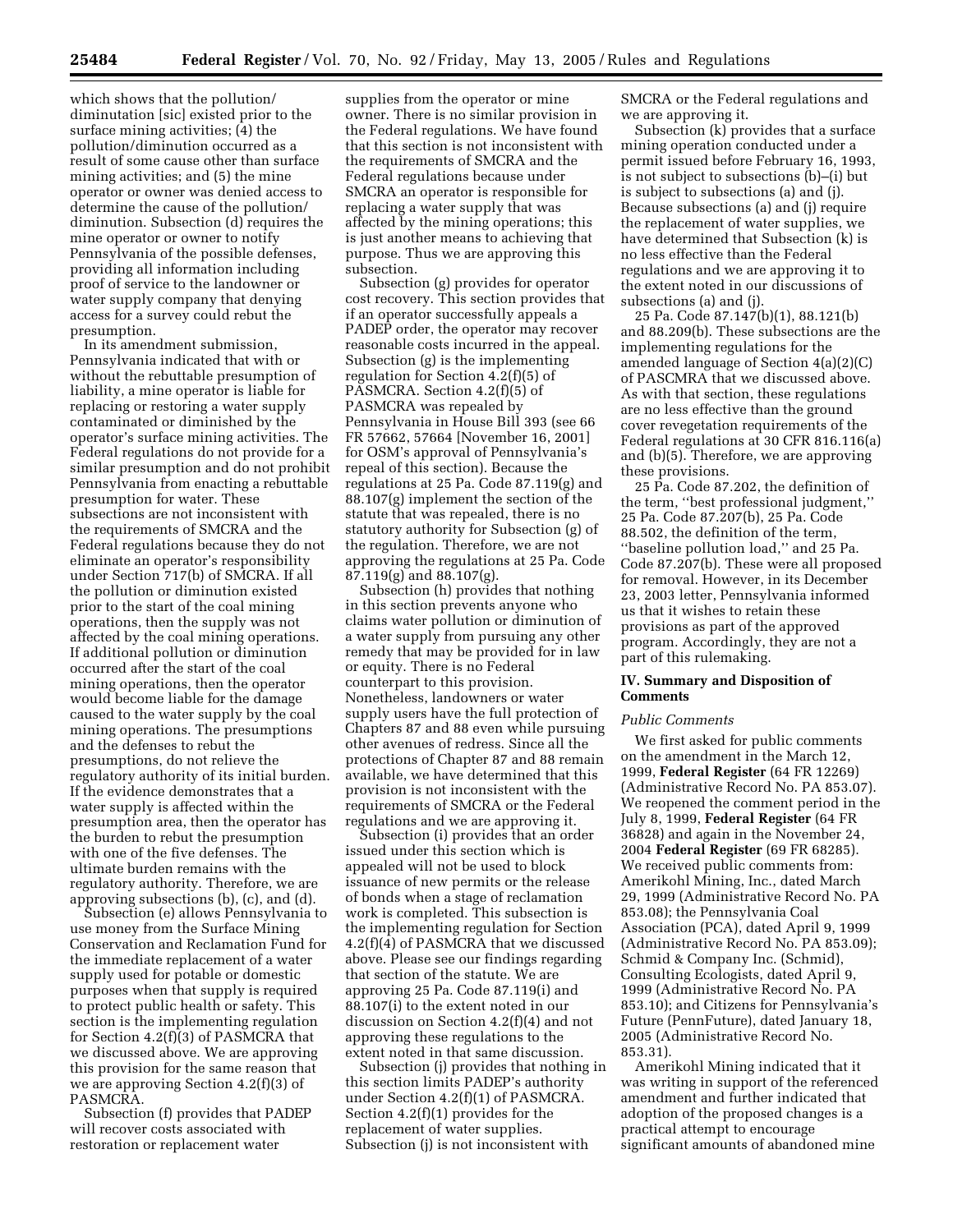reclamation and coal recovery which would otherwise not happen.

We appreciate Amerikohl's comments and believe our approval of this amendment will lead to benefits such as those described by Amerikohl.

PCA indicated that it supports the amendment and believes the legislative and regulatory changes are important to the continued efforts to enhance remining opportunities and to encourage the reclamation of abandoned mine lands by industry. Additionally, PCA indicated that the water supply protection and replacement regulations are important for clear and consistent regulatory interpretation and enforcement.

We appreciate PCA's comments with regard to enhancing remining of abandoned mine lands. We believe our approval of this portion of the amendment will lead to additional reclamation of abandoned mine lands. With regard to PCA's comments concerning water supply replacement, we have determined that portions of Pennsylvania's submission as noted previously are not consistent with SMCRA and the Federal regulations. As a result, we have not approved portions of the water supply replacement regulations for supplies affected by surface mining operations. We have determined that changes noted above for the regulations concerning water supplies affected by surface coal mining will make Pennsylvania's program consistent and will lead to PCA's goals of consistent regulatory interpretation and enforcement.

Schmid provided numerous comments on various sections of the amendment. The comments are listed by the sections of PASMCRA and the implementing regulations that were the subject of the comments.

25 Pa. Code 86.174(a). Schmid indicates that Stage 1 reclamation standards are assumed to have been met when, among other things, drainage controls have been installed. Schmid suggests that this standard should be expanded to require some period of follow up (6 months to a year) to ensure that the installed controls are working effectively.

The only change to this section proposed by Pennsylvania was to replace a roman numeral I with the Arabic 1 (regarding Stage 1) in Subsection (a) and to insert the word ''additional'' at the beginning of Subsection (d). Neither of these changes substantively modifies this section which was previously approved by OSM. Therefore, Schmid's comment is not responsive to the amendment. Moreover, since we had previously

determined that this section was no less effective than the Federal regulations and since the amendment did not substantively modify this section, we do not have a reason to require Pennsylvania to make the suggested change.

25 Pa. Code 86.251. Schmid indicates that this section is a very positive and commendable addition to Pennsylvania's program.

We appreciate Schmid's comment in this regard.

25 Pa. Code 87.1 and 88.1. Schmid commented that the definition of ''reasonably available information'' in terms of its input to a water supply survey is too subjective. Schmid questions what constitutes an extraordinary effort or an excessive sum of money.

As we noted above, Pennsylvania only uses the term ''water supply survey'' in its regulations at 25 Pa. Code 87.119 and 88.107 with regard to those circumstances that operators can rebut the presumption of liability for pollution as established in Subsection (b) of those regulations. The Federal regulations do not define the term, ''water supply survey.'' Since Pennsylvania only uses the term in conjunction with an operator's ability to rebut the presumption of liability of pollution, and rebutting the presumption of liability does not relieve operators of liability for the replacement or restoration of water supplies that were impacted by their mining operations, use of the term does not make Pennsylvania's program less effective than the Federal regulations.

Also under 25 Pa. Code 87.1, 88.1, 89.5, and 90.1, Schmid noted that the definition of dry weather flow is proposed for deletion because water discharges are believed to be more appropriately regulated by State and Federal water quality laws and by EPA regulations. Schmid agrees in part but is not confident that the two-step review process will work. Additionally, Schmid is not convinced that the mining agencies are doing a competent job of applying and enforcing water quality controls. Schmid would prefer to see all of the regulatory requirements imposed by a single regulatory entity that should be willing to accept and carry out all of its responsibilities.

In its December 23, 2003, letter to us, Pennsylvania indicated that it wished to retain the definitions of both dry weather flow and best professional judgment. OSM had previously approved the inclusion of this definition in Pennsylvania's approved program. Because Pennsylvania has rescinded its desire to remove those definitions from

the approved program, it is no longer a part of the amendment and Schmid's comment is no longer responsive to the amendment as revised.

25 Pa. Code 87.102, 88.92, 88.187, 89.52, 90.102. Schmid indicated that these sections are proposed to be deleted because water discharges are believed to be more appropriately regulated by State and Federal water quality laws and by EPA regulations. Schmid also referenced its previous comments regarding the definition of dry weather flow.

As we noted in the November 24, 2004, proposed rule in which we reopened the public comment period for this amendment, Pennsylvania informed us in a December 23, 2003, letter (Administrative Record No. PA 853.23) that it wished to retain 25 Pa. Code 87.102, 88.92, 88.187, 89.52, and 90.102 as part of its approved program (69 FR at 68286–7). We have accepted Pennsylvania's request and therefore, Schmid's comment is no longer responsive to the amendment as revised.

25 Pa. Code 87.119, 88.107, and 88.292. Schmid noted that the new provisions presume a mine operator is responsible for impacts to water supplies located within 1,000 feet of the areas bonded and affected by surface mining. Schmid was concerned that these areas could not be accurately delineated and indicated that if a water supply is impacted by a mining activity, even if it is outside the 1,000 foot zone, it is within an area affected by the mining.

The Federal regulations require replacement or restoration of water supplies affected by surface mining activities regardless of the distance from the water supply to the mine. Pennsylvania's regulations require the same thing. However, Pennsylvania's regulations are more stringent than the Federal regulations in that they provide for a presumption of liability for restoration or replacement if the supply falls within the 1,000 foot zone described above. The Federal regulations do not have a presumption of liability with regard to water supplies. We have determined that this provision is not inconsistent with SMCRA and the Federal regulations and we have approved it.

25 Pa. Code 87.147(b) and 88.121(b). Schmid commented on the portion of 25 Pa. Code 87.147(b) which indicates that introduced species may be used in the revegetation process when desirable and necessary to achieve the postmining land use. Schmid indicated that PADEP should not be encouraging the use of nonnative, alien or introduced species. Schmid suggests that this section should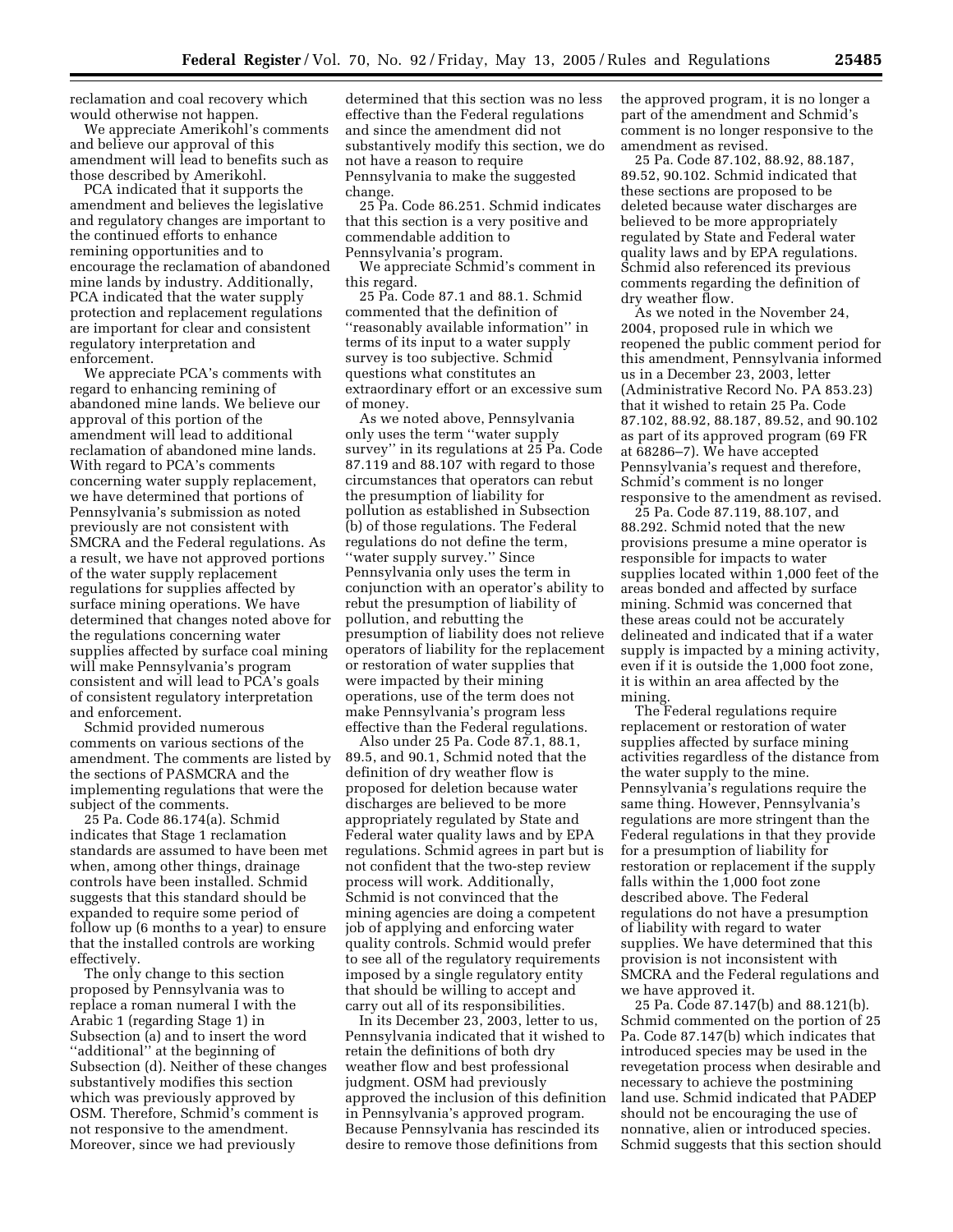instead indicate that native species are to be used in the revegetation process to achieve postmining land uses, except in exceptional circumstances as determined by PADEP.

The Federal regulations at 30 CFR 816.111, like Pennsylvania's regulation at 25 Pa. Code 87.147(b), provide that introduced species may be used for establishing revegetation on disturbed areas where desirable and necessary to achieve the post mining land use. We have determined that Pennsylvania's regulation is no less effective than the Federal requirement and we are approving it.

Schmid also commented on the proposal that states that plants used for revegetation should be capable of selfregeneration and plant succession. Schmid supports this provision, but noted that to determine whether the plants in the revegetated area are capable of self-regeneration and plant succession could take several years. Schmid believes that it would be appropriate to impose a monitoring requirement to ensure that the goal of a diverse, effective, and permanent vegetative cover is achieved.

The Pennsylvania program contains monitoring requirements, such as those recommended by Schmid, in its bond release requirements at 25 Pa. Code 86.151 and 86.175. The regulations at 25 Pa. Code 86.151 provide that liability under bonds posted for a surface mine continue for five years after completion of augmented seeding, fertilization, irrigation or other work necessary to achieve permanent vegetation of the site. The regulations at 25 Pa Code 86.175 provide that Stage 3 bonds cannot be released until that liability period has expired. Pennsylvania conducts periodic inspections of reclaimed sites to monitor the vegetation success and also conducts bond release inspections prior to any final bond release. Therefore, Schmid's concerns are addressed by the approved program.

Section 4(a) of PASMCRA. Schmid indicated that the amendment requires that the permit application fee not exceed the cost of reviewing, administering, and enforcing such permit. Schmid commented that the environmental review of permit applications and the enforcement of environmental permit requirements have been woefully inadequate and that PADEP typically responds to this complaint by pointing to a lack of staff and resources. Schmid suggests that the application fees be raised as they have been too small for too long.

The only change that Pennsylvania made to Section 4(a) of PASMCRA is to

change the word ''minerals'' to ''coal'' in the first sentence. The sentence now requires a person who wishes to mine coal by the surface mining method to apply for a permit. While Schmid correctly notes that Section 4(a) of PASMCRA requires that permit fees not exceed the cost of reviewing, administering and enforcing a permit, this portion of PASMCRA was not the subject of the amendment and therefore, Schmid's comment is not responsive to the amendment. Schmid submitted the same comments for Subsection 4(a)(2). However, the only amendment to that subsection establishes a ground cover standard for previously mined areas proposed to be remined. Schmid's comment is not responsive to the amended portion of Subsection 4(a)(2).

Section 4(g)(1) of PASMCRA. Schmid suggested that phase 1 bond release not occur until the operator has demonstrated, through follow-up monitoring for at least six months, that pollution treatment provisions are being effective.

As we noted in our finding on Section 4(g)(1), this provision has no precise Federal counterpart. However, we found it to be consistent with Section 519(b) of SMCRA, which requires the regulatory authority to evaluate ''whether pollution of surface and subsurface water is occurring, the probability of continuance of such pollution, and the estimated cost of abating such pollution.'' Therefore, we approved the change to Section 4(g)(1).

Section 4(g)(2) of PASMCRA. Schmid indicates that this section proposes that no bond be released so long as the lands are contributing suspended solids to streamflow or runoff outside the permit area in excess of the requirements of law or until soil productivity for prime farmlands has returned. Schmid commented that for Pennsylvania to determine whether either of these conditions exists suggests that monitoring is being done, but none is mentioned. Schmid indicated that monitoring for suspended solids and soil productivity should be required as a prerequisite to bond release. Further, Schmid recommends that there not be an either/or situation (either no suspended solids in the water or the return of productive soil); the word ''or'' should be changed to ''and.'' Schmid also noted that this section proposes that a portion of a bond may be released as long as provisions for sound future maintenance by the operator or landowner have been made with PADEP. Schmid commented that the type of provisions that qualify as sound future management should be defined.

The only change that Pennsylvania made to Section 4(g)(2) of PASMCRA was to preface the requirements for bond release of this section with the phrase ''At Stage 2.'' Our review of this section found that the addition of this phrase clarified that the bond release requirements of this section only apply to Stage 2. The actual requirements for bond release were not changed. Therefore, Schmid's comments questioning the requirements for release is not responsive to this amendment.

Section 4(g)(3) of PASMCRA. Schmid noted that this section requires that the remainder of the bond be released when the operator has made provisions for the sound future treatment of pollutional discharges, if any. Schmid commented that the type of provisions that qualify as sound future treatment of pollutional discharges should be specified.

Pennsylvania noted in the amendment submission that this portion of PASMCRA allows bond release on the remaining area in a situation where there is a postmining discharge associated with the permit and the permittee provides financial assurance for long-term treatment of the discharge to include areas used for water treatment. Pennsylvania also noted that in practice this involves replacing a reclamation bond with a financial assurance instrument that guarantees continued treatment of the postmining discharge. Finally, Pennsylvania noted that replacement of all or part of a reclamation bond can take place only when the permittee meets the appropriate standards for bond release at a stage of reclamation.

In its comments submitted as part of the amendment, Pennsylvania made it clear that all bond release requirements must be met before any replacement of bonds with a financial assurance instrument can take place. Finally, Pennsylvania noted that replacement of a standard bond with a financial assurance for the cost of long term treatment is in practical terms a bond adjustment. Since all bond release standards will be met, and since one such standard is compliance with applicable water pollution requirements, Pennsylvania has effectively defined the term ''sound future treatment of pollutional discharges.'' Therefore, Pennsylvania has addressed the subject of Schmid's concerns.

Sections 4(g.1), (g.2), and (g.3) of PASMCRA. Schmid submitted several comments on these sections. However, as noted above, Pennsylvania requested that we remove these sections from this program amendment, because its definition of ''minimal impact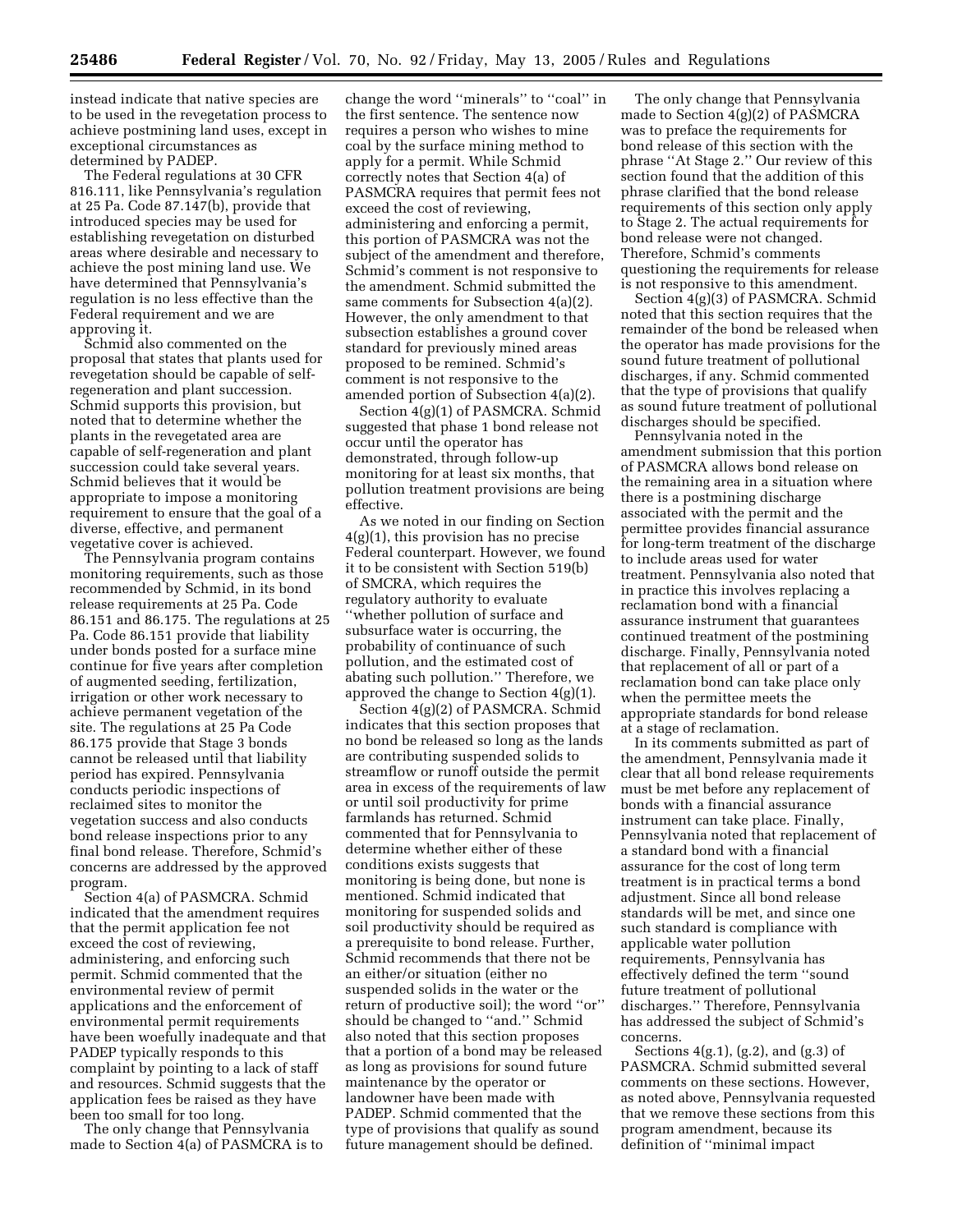postmining discharges'' and the regulations for postmining discharges were not included in the proposed program amendment. Since we are granting that request, and taking no further action in this rulemaking with respect to proposed sections 4(g.1), (g.2), and (g.3), Schmid's comments on these sections likewise need not be addressed in this rulemaking.

Section 4.2(f)(2). Schmid had several concerns with the presumption of liability provisions of this section. Schmid was concerned about delineating the areas bonded and affected by mining. Schmid was also concerned because the presumption applies to areas that are not permitted and bonded. Finally, Schmid indicated that the five defenses for presumption of liability can exonerate an operator of liability for water supply replacement.

The areas bonded and affected are determined through the mining permit maps and visual observation if the operator has affected areas beyond those delineated on the permit maps. The presumption of liability extends beyond all areas affected even if they are not permitted. While the Federal regulations do not provide for presumption of liability with regard to water supply diminution or contamination, there is nothing in the regulations prohibiting a State from enacting such presumption.

The regulations for presumption of liability for water supply replacement apply only to the presumption that an operator caused the water supply problems. These regulations do not release the operator from liability to replace water supplies damaged by their mining activities. If the operator prevails on one or more of the five defenses from presumption, it simply means that PADEP must investigate the causes of the water supply problems. The operator has only rebutted the presumption that he caused the problems. If PADEP finds, through its investigation, that the operator is responsible for the water supply problems, even after a successful presumption rebuttal, the liability for restoration or replacement remains with the operator.

Section 4.2(i) and 18(a). Schmid agreed with Pennsylvania's provisions regarding authority for entering property and the incentives for remining previously affected areas. We appreciate Schmid's comments with regard to these provisions.

Section 18(a.1)(1). Schmid indicated that the title Secretary of Environmental Resources should be changed to the Secretary of Environmental Protection.

Pennsylvania is aware of the need to change the title. In this case, use of the incorrect title does not make this provision any less effective than the Federal regulations. Therefore, we did not require Pennsylvania to make the change to the statute.

In its letter of January 18, 2005, PennFuture asked that we reopen the comment period for two weeks or in the alternative consider comments attached to the letter. The comments attached to the letter were comments that PennFuture submitted to OSM on October 15, 2002, in response to an OSM advance notice of proposed rulemaking. We decided to accept the comments attached to PennFuture's January 18, 2005, letter.

PennFuture's first comment concerned the substitution of alternative financial guarantees for traditional SMCRA bonds and how their use would affect termination of jurisdiction. PennFuture was concerned that use of a financial guarantee (such as a trust fund established to treat acid mine drainage) would lead to bond release and therefore termination of the regulatory authority's jurisdiction over a minesite. PennFuture commented that the Federal regulations allow release of a bond upon its replacement with another bond that provides equivalent coverage, but this substitution does not constitute a bond release. PennFuture also notes that an existing bond could be released upon establishment of a trust fund or other adequate financial guarantee of perpetual treatment, but that the substitute guarantee must be treated as the equivalent of a performance bond under Section 509 of SMCRA. Section 509 does not permit bond release and the termination of jurisdiction over a site where mine drainage treatment operations are occurring.

The provision at 25 Pa. Code 86.152(j), which we are approving in this rulemaking, provides that no bond release relieves the operator of the ''responsibility to treat discharges of mine drainage emanating from or hydrologically connected to the site, to the standards in the permit, the act, the Clean Streams Law, the Federal Water Pollution Control Act and the rules and regulations thereunder.'' Further, there is no bond release for that portion of the permit required for water treatment operations. Therefore, water treatment operations remain surface mining activities covered by the regulatory program. Thus, jurisdiction is not terminated.

We agree with PennFuture that bonds can be released upon establishment of a trust fund or other financial guarantee if those instruments are treated as the equivalent of a performance bond under Section 509 of SMCRA. Pennsylvania

regulations at 25 Pa. Code 86.158(f) provide for the use of trust funds as collateral bonds and as we noted in our discussion of that section, these provisions make Pennsylvania's regulations regarding trust funds no less effective than any other form of collateral bond.

PennFuture's next comment concerned the form or characteristics of alternative financial guarantees. PennFuture indicated that an NPDES permit alone (as allegedly suggested by some Pennsylvania regulatory officials) would not suffice as an enforcement mechanism that could lead to bond release under the Federal termination of jurisdiction rule. PennFuture further indicated that alternative financial mechanisms must be sufficient to cover treatment costs as well as related expenses.

As we noted earlier, Pennsylvania's regulations have established annuities or trust funds as collateral bonds as noted in 25 Pa. Code 86.158(f). Those regulations provide that trust funds are established to guarantee that money is available for PADEP to pay for the treatment of postmining pollutional discharges. Through these regulations, Pennsylvania has satisfied PennFuture's concerns by requiring a form of collateral bond for treatment of discharges that will guarantee sufficient funds for treatment.

PennFuture also commented that both PADEP and citizens of Pennsylvania should be named beneficiaries of the proceeds from financial assurance mechanisms.

Pennsylvania's regulation at 25 Pa. Code 86.158(f)(2), that we approved in this rulemaking, provides that collateral bonds in the form of annuities or trust funds must, among other things, provide that PADEP is irrevocably established as the beneficiary of the trust fund or of the proceeds from the annuity. Because PADEP is a government entity serving the citizens of Pennsylvania, this provision satisfies PennFuture's concerns.

PennFuture commented that alternative bonding systems could be established to ensure treatment of discharges. While new Section 4(d.2) of PASMCRA allows PADEP to ''establish alternative financial assurance mechanisms which shall achieve the objectives and purposes of the bonding program,'' the only such ''alternatives'' contained in this amendment are sitespecific trust funds, and life insurance policies. Neither of these mechanisms constitutes a true ''alternative bonding system,'' but rather both are additional forms of collateral bonds that can be used in Pennsylvania's conventional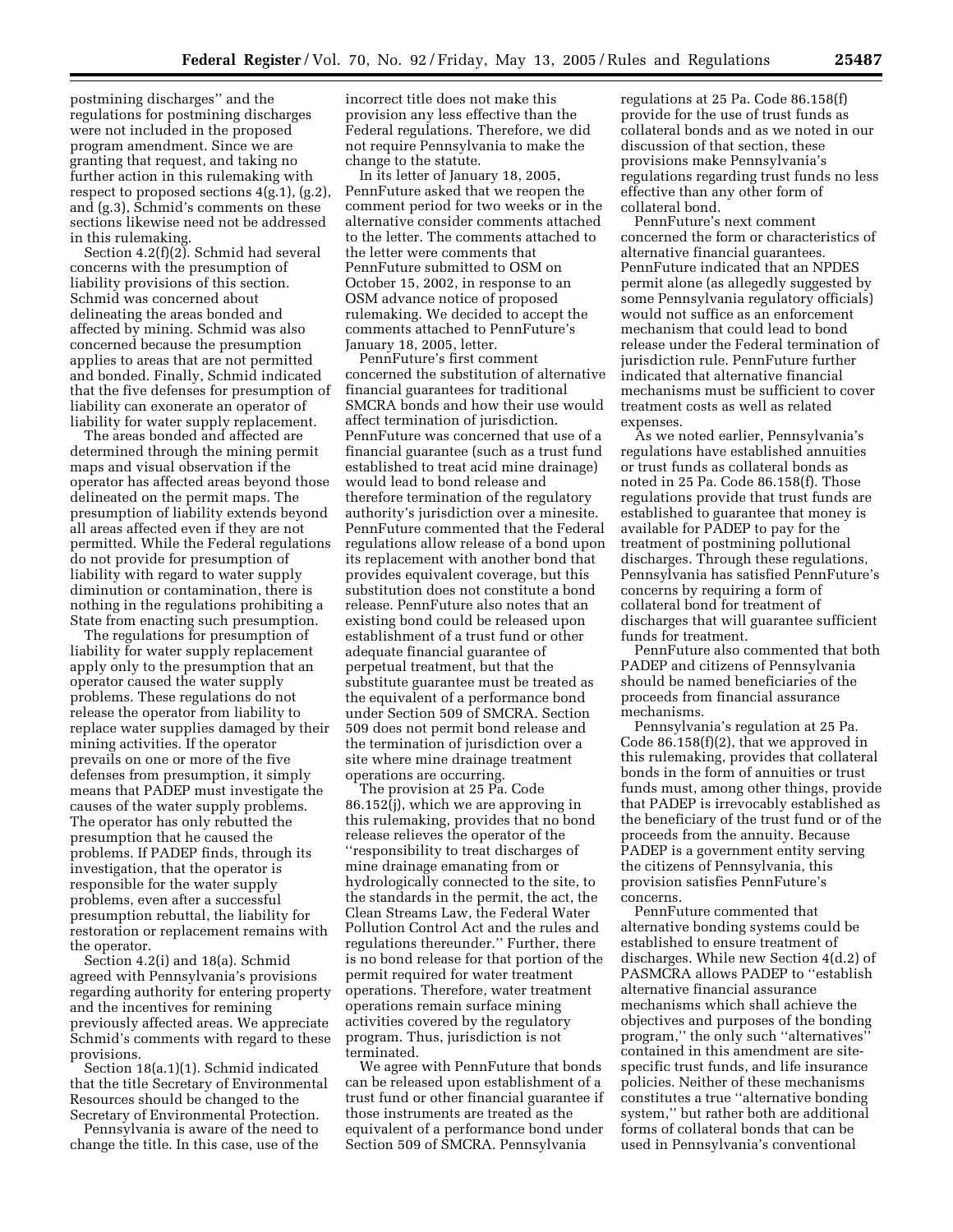bonding system. Therefore, this comment is not responsive to the amendment.

PennFuture commented that alternative financial mechanisms for treatment of discharges will not work if there are insufficient funds in those instruments. As we noted above, the Pennsylvania regulations require that sufficient funds be placed in the alternative financial mechanisms to guarantee that sufficient funds are in place for treatment of discharges.

### *Federal Agency Comments*

Under 30 CFR 732.17(h)(11)(i) and Section 503(b) of SMCRA, we requested comments on the amendment from various Federal agencies with an actual or potential interest in the Pennsylvania program (Administrative Record No. PA 853.02). We received a letter dated January 19, 1999, from the U.S. Department of Agriculture, Natural Resources Conservation Service (NRCS) (Administrative Record No. PA 853.04) with two comments. The first comment indicated that the proposed reestablishment of vegetative cover appears to be adequately covered. NRCS recommended that a provision be made to insure erosion and sedimentation is adequately controlled during stabilization and afterwards if such a provision is not covered elsewhere in the existing program.

In our review of Pennsylvania's program, we found that NRCS's first comment has been addressed. The comment appears to be directed to Pennsylvania's changes to its regulations at 25 Pa. Code 87.147 and 88.121. In both cases, Pennsylvania added language that allows a reduced vegetative cover for reclamation of areas that were previously mined and not reclaimed to the standards of PASMCRA and the regulations at 25 Pa. Code Chapter 87. As noted above, we have determined that Pennsylvania's revised regulation is no less effective than the requirements of the Federal regulations at 30 CFR 816.116(a) and (b)(5). The revised language requires the vegetative cover to be adequate to control erosion and achieve the approved postmining land use. In addition, Pennsylvania's regulation at 25 Pa. Code 87.106 provides for the construction of sediment control measures to prevent runoff outside the affected area and to minimize erosion to the extent possible. Therefore, these provisions respond to NRCS's concerns that erosion and sedimentation are adequately controlled.

In its second comment, NRCS requested that the definition of the term ''water supply'' include agricultural use if it is not already covered. We have determined that Pennsylvania's program for the replacement of water supplies affected by surface mines includes those water supplies used for agricultural purposes. Our review of Pennsylvania's regulations found that the term ''water supply,'' as defined at 25 Pa. Code 87.1 and 88.1, includes an existing or currently designated or currently planned source of water or facility or system for the supply of water for agricultural uses, among others.

We received letters from the U.S. Department of Labor, Mine Safety and Health Administration's (MSHA) New Stanton Office dated January 20, 1999 (Administrative Record No. PA 853.05), and its Wilkes-Barre Office dated January 26, 1999 (Administrative Record No. PA 853.06). Both offices indicated that they did not identify any conflicts with existing MSHA regulations.

In response to the request for comments we made in the November 24, 2004, **Federal Register** Notice, MSHA's Arlington, Virginia, Office wrote us a letter dated December 20, 2004 (Administrative Record No. PA 853.28) which indicated that if the amendment were adopted, it would have no impact on the activities of the agency. We also received a letter from MSHA's Wilkes-Barre, Pennsylvania, Office dated January 7, 2005 (Administrative Record No. PA 853.30), in which MSHA indicated that it did not have any comments or concerns with the amendment.

#### *Environmental Protection Agency (EPA) Concurrence and Comments*

Pursuant to 30 CFR 732.17(h)(11)(i) and (ii), OSM is required to solicit comments and obtain the written concurrence of the EPA with respect to those provisions of the proposed program amendment that relate to air or water quality standards promulgated under the authority of the Clean Water Act (33 U.S.C. 1251 *et seq.*) or the Clean Air Act (42 U.S.C. 7401 *et seq.*).

On December 22, 1998, we asked for concurrence on the amendment (Administrative Record No. PA 853.02). EPA responded in a letter dated May 25, 2000 (Administrative Record No. PA 853.19), by indicating that it determined that the proposed amendment complies with the Clean Water Act with one exception; deletion of 25 Pa. Code sections 87.102, 88.92, 88.292, 89.52, and 90.102 that require compliance with 40 CFR part 424, Federal effluent standards for the coal mining industry. EPA noted that while comments in the amendment made it clear that Pennsylvania intends to continue to

require compliance with Federal standards, a statement to that effect must be included in the text of the amendment itself. EPA provided its concurrence under the condition that either the sections requiring compliance with 40 CFR part 434 effluent standards not be deleted, or the 40 CFR part 434 effluent standards be included in the text of the amendment by reference.

As we noted in the November 24, 2004, proposed rule in which we reopened the public comment period for this amendment, Pennsylvania informed us in a December 23, 2003, letter (Administrative Record No. PA 853.23), that it wished to retain as part of its approved program the above referenced regulations which provide effluent limits. We have accepted Pennsylvania's request and therefore, the conditions of EPA's concurrence have been met.

EPA had two other comments regarding the amendment. The first comment involved the deletion of remining standards for treatment of preexisting discharges. EPA noted that the amendment deletes the requirement for applying best professional judgment (BPJ) treatment to preexisting discharges from abandoned mines during remining. EPA indicated that although Pennsylvania requires compliance with BPJ requirements under Section 301(p) of the Clean Water Act, it recommends that Pennsylvania retain the BPJ requirements in its mining regulations in order to provide guidance to remining applicants.

In its letter to us dated December 23, 2003, Pennsylvania revised the proposed amendment to retain, as part of its approved program, the regulations dealing with BPJ. Therefore, EPA's concerns in this regard have been addressed.

EPA's second comment involved Stage 3 bond release criteria. EPA noted that the proposed revisions in Sections 4(g.1) and (g.2) of PASMCRA specify the conditions for allowing Stage 3 bond release for reclaimed mines that have minimal-impact post mining discharges. EPA indicated that although the terms ''minimal impact post mining discharges'' and ''substantially improved water quality'' are somewhat vague, it does not object to the proposed revisions for Stage 3 release as long as the discharges comply with applicable National Pollutant Discharge Elimination System (NPDES) regulations and water quality standards for the receiving stream. EPA further noted that prior to final bond release, groundwater discharges from underground mines and surface water discharges from surface or underground mines are required to meet 40 CFR part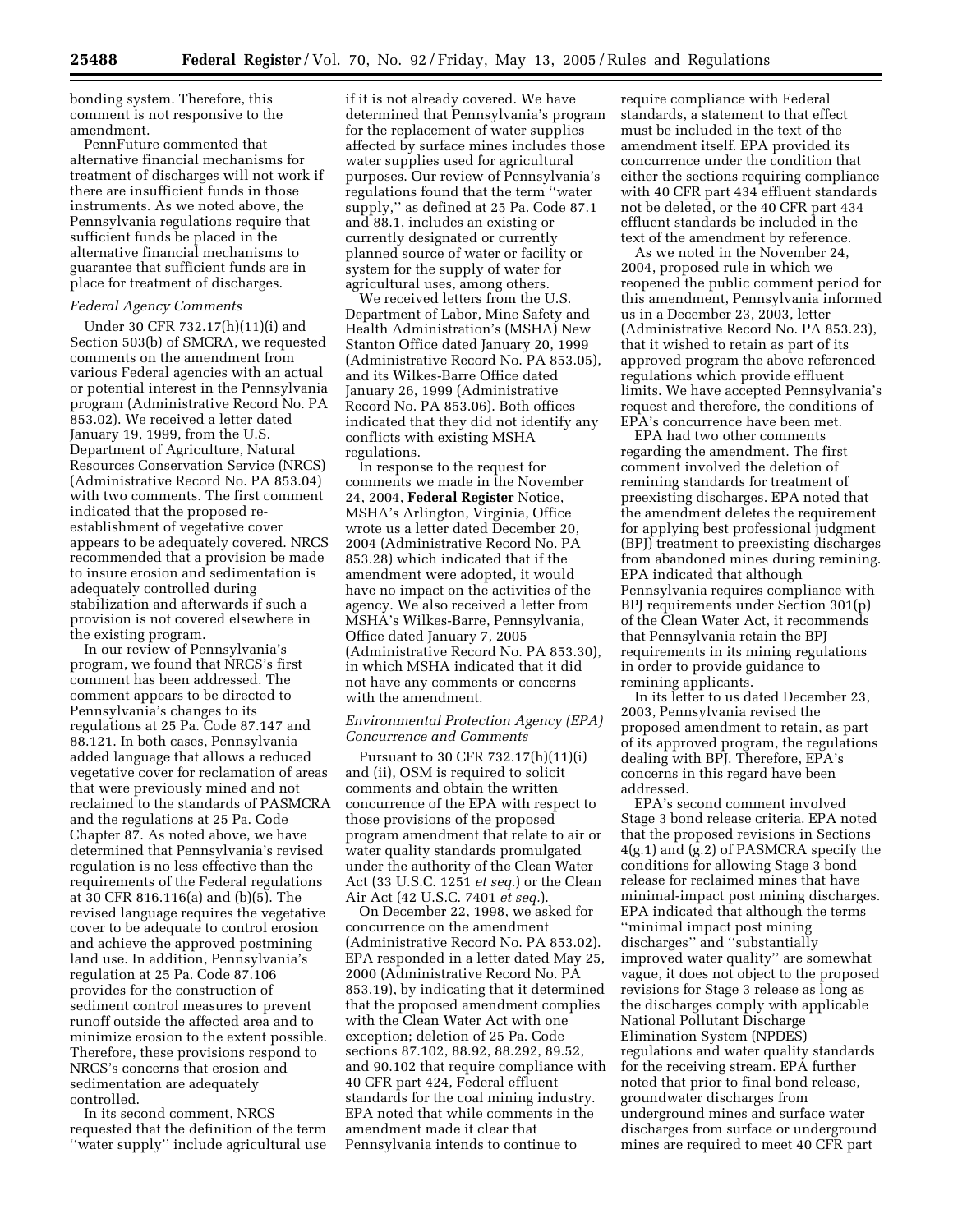434 limit. Discharges for ground water seeps from surface mines may be addressed by BPJ rather than 40 CFR part 434 requirements in accordance with the January 28, 1992, guidance memorandum from EPA's NPDES Program Branch. EPA concluded by noting that determination of BPJ limits must be based on criteria established in 40 CFR 125.3(d) and more stringent limits may be necessary to comply with water quality standards. After reclamation and final bond release, recurrence of pollutants to waters of the U.S. through seeps or surface runoff may considered as point sources, subject to NPDES permitting and compliance with BPJ limits and water quality standards.

As we noted above, in its letter of December 23, 2003, Pennsylvania removed Sections  $4(g.1)$ – $(g.3)$  from its amendment because its definition of ''minimal impact postmining discharges'' and the regulations for postmining discharges were not included in the proposed program amendment. Since Pennsylvania has removed these provisions from the amendment, there is no further action required on our part. Pennsylvania's removal of these sections addresses EPA's concerns.

In response to our request for comments in the November 24, 2004, **Federal Register** Notice, EPA wrote us a letter dated December 27, 2004 (Administrative Record No. PA 853.27) indicating that it was pleased that Pennsylvania had decided to retain the language regarding effluent limits for discharges from areas disturbed by coal mining activities that originally was proposed to be removed from the Pennsylvania program. EPA further indicated that it did not have any other comments.

We appreciate EPA's review of the amendment.

# *State Historic Preservation Officer (SHPO) and the Advisory Council on Historic Preservation (ACHP)*

Under 30 CFR 732.17(h)(4), we are required to request comments from the SHPO and the ACHP on amendments that may have an effect on historic properties. On December 22, 1998, we requested comments on Pennsylvania's amendment (Administrative Record No. PA 853.02). The Pennsylvania Historical and Museum Commission (PHMC) responded on January 14, 1999 (Administrative Record No. PA 853.03). PHMC indicated that it is primarily concerned with surface mining and reclamation projects that might impact cultural resources. PHMC noted that most reclamation projects impact areas

already disturbed by mining activities and thus, this amendment to Pennsylvania's program will generally have little impact on important cultural resources. However, PHMC noted that there is potential for historic mining or industrial structures (*e.g.,* coke ovens, etc.) to be impacted by such work.

PHMC further indicated that the definition of the term ''remining area'' at 25 Pa. Code 86.252 includes a statement that additional undisturbed land may be within a remining area if the permittee demonstrates that a larger area is needed to accomplished backfilling and grading of the unreclaimed area or is needed for support activities for the remining activity. PHMC is concerned that the ability of a reclamation project to include previously undisturbed land suggests that there could be impacts to cultural resources not identified during the original mining operation. PHMC suggests that an addition be made to 25 Pa. Code 86.252 to indicate that cultural resources on previously mined and on undisturbed property within the project area must be identified and evaluated as part of the reclamation plan.

We have determined that PHMC's concerns have been addressed through areas of the approved Pennsylvania program. The Pennsylvania program provides that permittees must identify archaeological, cultural and historic resources in their permit applications. For surface mines, this requirement is found at 25 Pa. Code 87.42(2), for anthracite mines at 25 Pa. Code 88.22(2), for underground mines at 25 Pa. Code 89.38(a), and for coal refuse disposal at 25 Pa. Code 90.11(a)(3). The areas discussed under Pennsylvania's definition of ''remining area'' must be permitted and therefore, must be evaluated for the presence of archaeological, cultural and historic resources as noted in the above noted sections of the approved program. As a result, we have determined that there is no need for Pennsylvania to revise its definition of ''remining area.''

#### **V. OSM's Decision**

Based on the above findings we approve, with certain exceptions, the amendment Pennsylvania sent us on December 22, 1998, and as revised on December 23, 2003, and April 13, 2004. We are not approving the following sections to the extent noted:

4.2(f)(4) of PASMCRA. We are not approving Subsection (4) to the extent that it would allow Phase 3 bond release.

4.12(b) of PASMCRA. We are not approving Subsection (b) to the extent that it creates an alternative bonding system.

In 25 Pa. Code Chapter 86.281(e), the last sentence which states, ''If the actual cost of reclamation by PADEP exceeds the amount reserved, additional funds from the Remining Financial Assurance Fund will be used to complete reclamation'' is not approved.

25 Pa. Code Chapter 87.1 and 88.1. Definition of ''de minimis cost increase.'' The definition is not approved as it applies to coal mining activities.

25 Pa. Code 87.119, 88.107. We are not approving Subsection (a) to the extent that it would allow the replaced water supply to be of a lesser quantity and quality than the premining water supply or not provide for temporary replacement of water supplies. We are not approving Subsection (a)(1)(v) to the extent it would pass on operating and maintenance costs of a replacement water supply in excess of the operating and maintenance costs of the premining water supply to the landowner or water supply user. We are not approving Section (a)(2) to the extent that an operator is not required to provide for all increased operating and maintenance costs of a restored or replaced water supply. Finally, we are not approving Subsection (a)(3) to the extent it would allow a waiver from the requirements for replacing a water supply outside the requirements of 30 CFR 701.5 regarding the definition of the term, ''replacement of water supply.'' We are approving 87.119 (a),  $(a)(1)(v)$ ,  $(a)(2)$  and  $(a)(3)$  and 88.107(a), (a)(1)(v), (a)(2) and (a)(3) to the extent it applies to government financed reclamation.

25 Pa. Code 87.119(g) and 88.107(g). These sections are not approved.

25 Pa. Code 87.119(i) and 88.107(i). We are not approving Subsection (i) to the extent that it would allow Phase 3 bond release.

To implement this decision, we are amending the Federal regulations at 30 CFR 938.12, 938.15 and 938.16 which codify decisions concerning the Pennsylvania program. We find that good cause exists under 5 U.S.C. 553(d)(3) to make this final rule effective immediately. Section 503(a) of SMCRA requires that the State's program demonstrate that the State has the capability of carrying out the provisions of the Act and meeting its purposes. Making this regulation effective immediately will expedite that process. SMCRA requires consistency of State and Federal standards.

#### **VI. Effect of Director's Decision**

Section 503 of SMCRA provides that a State may not exercise jurisdiction under SMCRA unless the State program is approved by the Secretary. Similarly,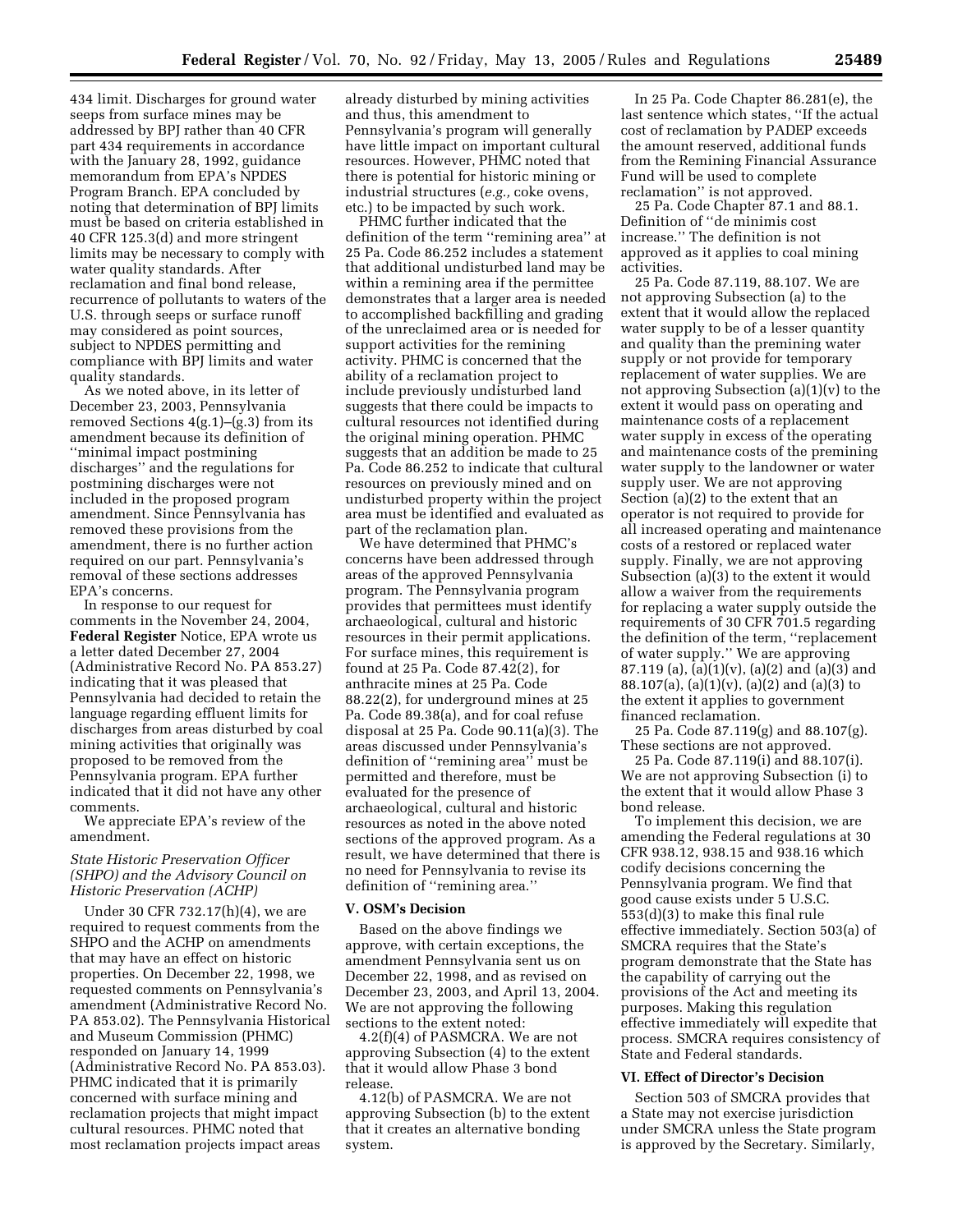30 CFR 732.17(a) requires that any change of an approved State program must be submitted to OSM for review as a program amendment. The Federal regulations at 30 CFR 732.17(g) prohibit any changes to approved State programs that are not approved by OSM. In the oversight of the Pennsylvania program, we will recognize only the statutes, regulations, and other materials we have approved, together with any consistent implementing policies, directives, and other materials. We will require Pennsylvania to enforce only approved provisions.

### **VII. Procedural Determinations**

#### *Executive Order 12630—Takings*

The provisions in the rule based on counterpart Federal regulations do not have takings implications. This determination is based on the analysis performed for the counterpart Federal regulations. The revisions made at the initiative of the State that do not have Federal counterparts have also been reviewed and a determination made that they do not have takings implications. This determination is based on the fact that the provisions are administrative and procedural in nature and are not expected to have a substantive effect on the regulated industry.

### *Executive Order 12866—Regulatory Planning and Review*

This rule is exempted from review by the Office of Management and Budget under Executive Order 12866.

# *Executive Order 12988—Civil Justice Reform*

The Department of the Interior has conducted the reviews required by Section 3 of Executive Order 12988 and has determined that this rule meets the applicable standards of Subsections (a) and (b) of that section. However, these standards are not applicable to the actual language of State regulatory programs and program amendments because each program is drafted and promulgated by a specific State, not by OSM. Under Sections 503 and 505 of SMCRA (30 U.S.C. 1253 and 1255) and the Federal regulations at 30 CFR 730.11, 732.15, and 732.17(h)(10), decisions on proposed State regulatory programs and program amendments submitted by the States must be based solely on a determination of whether the submittal is consistent with SMCRA and its implementing Federal regulations and whether the other requirements of 30 CFR Parts 730, 731, and 732 have been met.

#### *Executive Order 13132—Federalism*

This rule does not have Federalism implications. SMCRA delineates the roles of the Federal and State governments with regard to the regulation of surface coal mining and reclamation operations. One of the purposes of SMCRA is to ''establish a nationwide program to protect society and the environment from the adverse effects of surface coal mining operations.'' Section 503(a)(1) of SMCRA requires that State laws regulating surface coal mining and reclamation operations be ''in accordance with'' the requirements of SMCRA, and Section 503(a)(7) requires that State programs contain rules and regulations ''consistent with'' regulations issued by the Secretary pursuant to SMCRA.

### *Executive Order 13175—Consultation and Coordination With Indian Tribal Governments*

In accordance with Executive Order 13175, we have evaluated the potential effects of this rule on Federallyrecognized Indian tribes and have determined that the rule does not have substantial direct effects on one or more Indian tribes, on the relationship between the Federal Government and Indian tribes, or on the distribution of power and responsibilities between the Federal Government and Indian tribes. Pennsylvania does not regulate any Native Tribal lands.

# *Executive Order 13211—Regulations That Significantly Affect the Supply, Distribution, or Use of Energy*

On May 18, 2001, the President issued Executive Order 13211 which requires agencies to prepare a Statement of Energy Effects for a rule that is (1) considered significant under Executive Order 12866, and (2) likely to have a significant adverse effect on the supply, distribution, or use of energy. Because this rule is exempt from review under Executive Order 12866 and is not expected to have a significant adverse effect on the supply, distribution, or use of energy, a Statement of Energy Effects is not required.

# *National Environmental Policy Act*

This rule does not require an environmental impact statement because Section 702(d) of SMCRA (30 U.S.C. 1292(d)) provides that agency decisions on proposed State regulatory program provisions do not constitute major Federal actions within the meaning of Section 102(2)(C) of the National Environmental Policy Act (42 U.S.C. 4332(2)(C)).

### *Paperwork Reduction Act*

This rule does not contain information collection requirements that require approval by OMB under the Paperwork Reduction Act (44 U.S.C. 3507 *et seq.*).

#### *Regulatory Flexibility Act*

The Department of the Interior certifies that a portion of the provisions in this rule will not have a significant economic impact on a substantial number of small entities under the Regulatory Flexibility Act (5 U.S.C. 601 *et seq.*) because they are based upon counterpart Federal regulations for which an economic analysis was prepared and certification made that such regulations would not have a significant economic effect upon a substantial number of small entities. In making the determination as to whether this rule would have a significant economic impact, the Department relied upon the data and assumptions for the counterpart Federal regulations. The Department of the Interior also certifies that the provisions in this rule that are not based upon counterpart Federal regulations will not have a significant economic impact on a substantial number of small entities under the Regulatory Flexibility Act (5 U.S.C. 601 *et seq.*). This determination is based on the fact that the provisions are administrative and procedural in nature and are not expected to have a substantive effect on the regulated industry.

# *Small Business Regulatory Enforcement Fairness Act*

This rule is not a major rule under 5 U.S.C. 804(2), the Small Business Regulatory Enforcement Fairness Act. This rule: (a) Does not have an annual effect on the economy of \$100 million; (b) will not cause a major increase in costs or prices for consumers, individual industries, Federal, State, or local government agencies, or geographic regions; and (c) does not have significant adverse effects on competition, employment, investment, productivity, innovation, or the ability of U.S.-based enterprises to compete with foreign-based enterprises. This determination is based upon the fact that a portion of the State provisions are based upon counterpart Federal regulations for which an analysis was prepared and a determination made that the Federal regulation was not considered a major rule. For the portion of the State provisions that is not based upon counterpart Federal regulations, this determination is based upon the fact that the State provisions are